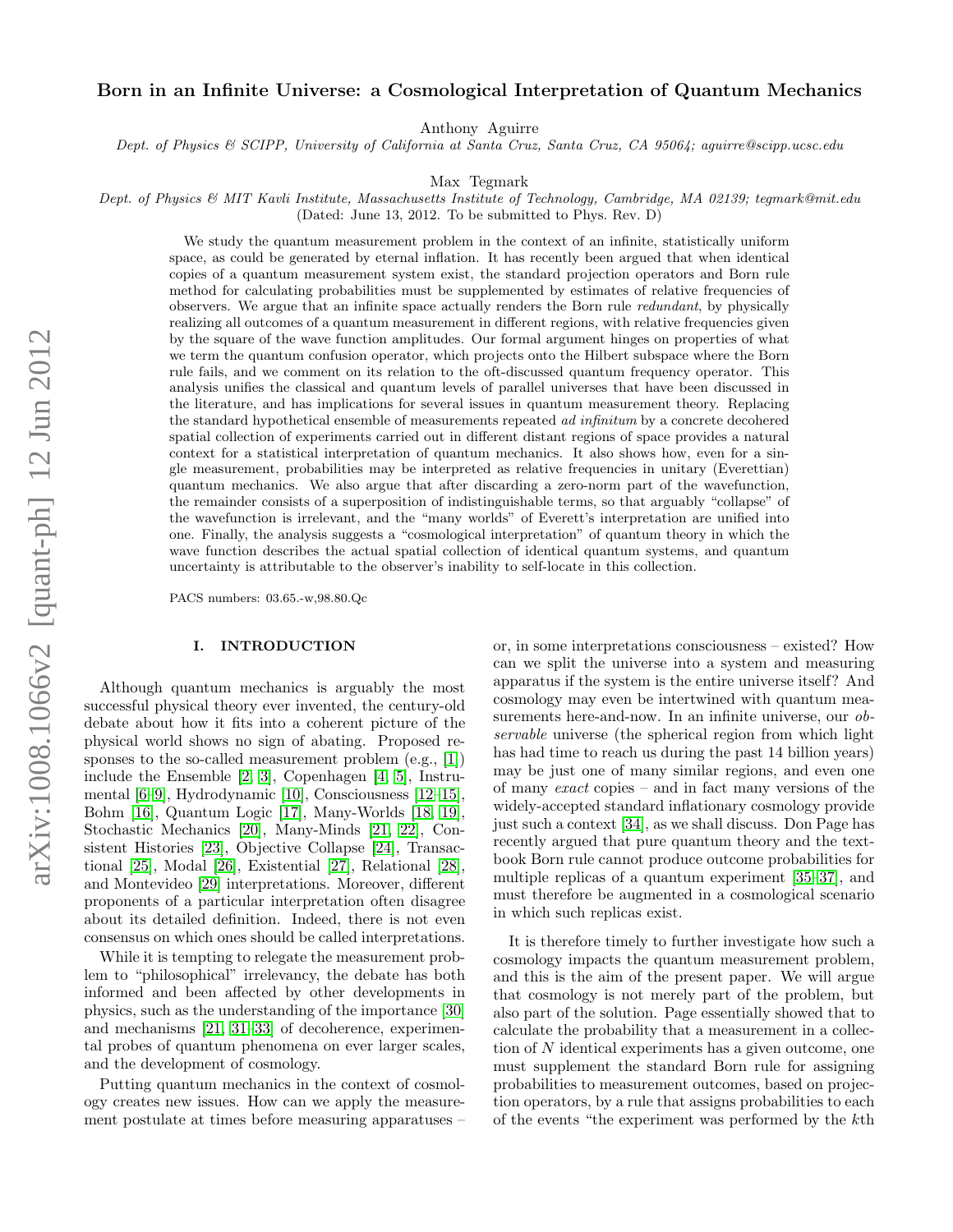observer,  $k = 1...N$ ". We will go further, and argue that if one identifies probabilities with the relative frequencies of experimental outcomes in three-dimensional space, the measurement postulate (Born's rule) becomes superfluous, as it emerges directly from the quantum Hilbert space formalism and the equivalence of all members of an infinite collection of exact replicas. We will see that this is intimately linked to classic frequency operator results [\[38–](#page-15-30)[42\]](#page-15-31), except that a fictitious infinite sequence of identical measurements is replaced by an actually existing spatial collection. It is also closely related to arguments<sup>1</sup> by [\[43,](#page-15-32) [45\]](#page-15-33).

This potential cosmological connection between probabilities in quantum mechanics and the relative frequencies of actual observers is relevant to most of the above-mentioned quantum interpretations. It is particularly interesting for Everett's Many Worlds Interpretation (MWI), where we will argue that it eliminates the perplexing feature that, loosely speaking, some observers are more equal than others. To wit, suppose a spin measurement that should yield "up" with probability  $p = 0.5$ is repeated  $N = 10$  times. According to the MWI, the final wavefunction has  $2^N = 1024$  terms, each corresponding to an equally real observer, most of whom have measured a random-looking sequence of ups and downs. This suggests that quantum probabilities can be given a simple frequentist interpretation. However, for an unequal probability case such as  $p = 0.001$ , the final wavefunction still has  $2^N$  terms corresponding to real observers, but now most of them have measured approximately 50% spin up and concluded that the Born rule is incorrect. (We are supposed to believe that everything is still somehow consistent because the observers with a smaller wave function amplitude are somehow "less real".) We will show that in an infinite inflationary space, probabilities can be given a frequentist interpretation even in this case.

The rest of this paper is organized as follows. In Section [II,](#page-1-0) we describe the cosmological context in which quantum mechanics has found itself. We then investigate how this yields a forced marriage between quantum probabilities and relative frequencies, in both a finite space (Section [III\)](#page-4-0) and an infinite space (Section [IV\)](#page-6-0). Rather than launching into an intimidating mathematical formalism for handling the most general case, we begin with a very simple explicit example, then return to the rather unilluminating issue of how to generalize the result in 2

Appendix [B.](#page-12-0) In Section [V](#page-7-0) we describe how to formally describe measurement in this context, then discuss possible interpretation of our mathematical results in Section [VI.](#page-7-1) We discuss some open issues in Section [VII,](#page-8-0) and summarize our conclusions in Section [VIII.](#page-10-0)

# <span id="page-1-0"></span>II. THE COSMOLOGICAL CONTEXT

When first applying General Relativity to our universe, Einstein assumed the Cosmological Principle (CP): our universe admits a description in which its large-scale properties do not select a preferred position or direction. This principle has served cosmology well, supplying the basis for the open, flat, and closed universe metrics that underly the highly successful Friedmann-Lemaître-Robertson-Walker (FLRW) Big-Bang cosmology. We shall argue that this principle and the interpretation of QM may be closely intertwined, with the theory of cosmological inflation as a central player. In particular, we will discuss how eternal inflation naturally leads to a universe obeying a strong version of the CP [\[43,](#page-15-32) [44\]](#page-15-35), in which space is infinite and has *statistically uniform*<sup>2</sup> properties. In this context, any given finite region is replicated throughout the infinite space, which in turn requires a re-appraisal of quantum probabilities.

### <span id="page-1-1"></span>A. The Cosmological Principle and infinite spaces

In a finite space, the CP has a curious status: with a single realization of a finite space, there is no meaningful way for the statistical properties to be uniform. There would, for example, always be a unique point of highest density. We could compare our realization to a hypothetical ensemble of universes generated assuming a set of uniform statistical properties, but we could never recover these putative statistical properties beyond a certain degree of precision. In this sense the CP in a finite space is really nothing more than an assumption (as by Einstein) that space and its contents are "more or less" homogeneous on large scales; a precise description would require the specification an enormous amount of information.

<sup>1</sup> In brief, these works argue that a complete description of the universe does not single out a particular place. So instead of describing what happens "here" it describes an ensemble (in Gibbs' sense) of identical experiments uniformly scattered throughout an infinite (expanding) space (a cosmological ensemble). It follows from a description of the measuring process in which the measuring apparatus is assigned a definite macrostate but not a definite microstate that the measurement outcomes and their relative frequencies in the cosmological ensemble coincide with those given by the measurement postulate. (A similar idea was independently put forward in schematic form by [\[46\]](#page-15-34).)

<sup>2</sup> The matter distribution in space is customarily modeled as evolved from some random initial conditions, so properties in any given region must be described statistically, e.g., by the mean density, 2-point and higher correlation functions, etc. By statistically uniform, we mean that all such statistics are translationally invariant. (For example, the homogeneous and isotropic Gaussian random fields generated by inflation – and anything evolved from such initial conditions – are statistically uniform in this sense.) Another way to look at this is that the probability distribution for different realizations in a given region of space is the same as the distribution across different spatial regions in a given realization. (See [\[45\]](#page-15-33) for an extended discussion of this point and its implications.)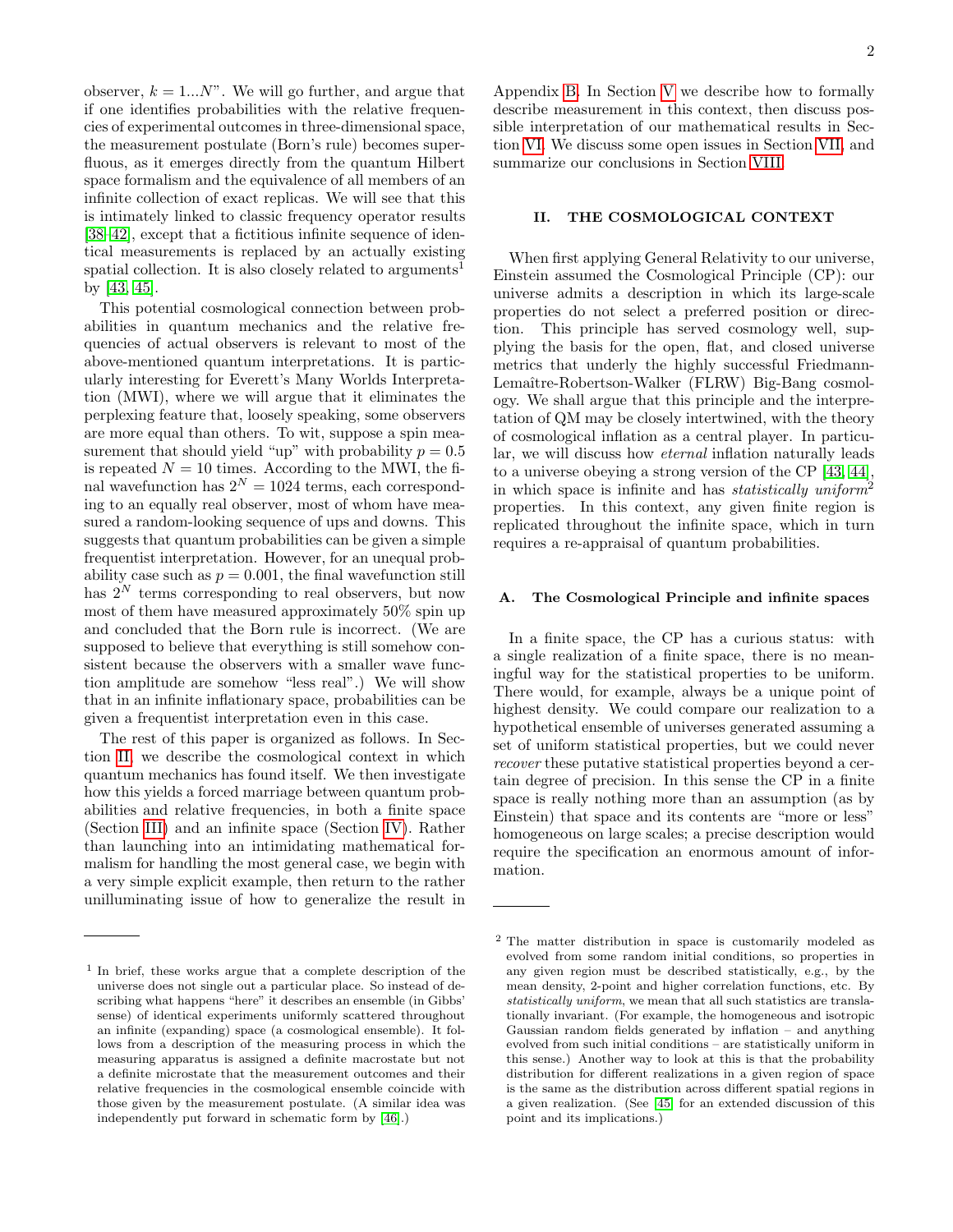An infinite space is quite different: by examining arbitrarily large scales, its statistical properties can in principle be assessed to arbitrarily high accuracy about any point, so there is a precise sense in which the properties can be uniform. Moreover, if (as the holographic principle suggests) a region of some finite size and energy can only take on a fixed finite set of possible configurations, then the full specification of a statistically-uniform infinite space would require *only* those statistics. This implies [\[43,](#page-15-32) [44\]](#page-15-35) that in contrast to a finite system, there would be only one possible realization of such a system, as any two systems with the same statistical properties would be indistinguishable.

The CP might be taken as postulated symmetry properties of space and its contents, consistent with the near uniformity of our observed universe. In an infinite (open or flat) FLRW universe, these symmetries can be exact in the above sense, and such a postulated cosmology would support the arguments of this paper beginning in Section [II D,](#page-3-0) or those of [\[45\]](#page-15-33).

Alternatively, we might search for some physical explanation for the near-uniformity of our observable universe. This was a prime motivation for cosmological inflation. Yet inflation can do far more than create a large uniform region: in generic models inflation does, in fact, create an infinite uniform space.

### B. Infinite spaces produced by eternal inflation

Inflation was devised  $([47];$  $([47];$  $([47];$  see  $[48]$  for some history) as a way to grow a finite-size region into an extremely large one with nearly uniform properties, and if inflation is realized in some region, it does this effectively: the exponential expansion that inflates the volume also dilutes or stretches into near homogeneity any particles or fields within the original region. The post-inflationary properties are then primarily determined not by cosmic initial conditions, but by the *dynamics* of inflation, which are uniform across the region; although particular initial conditions are required for such inflation to arise, once it does, information about the initial conditions is largely inflated away.

It was soon discovered, however, that in generic models, inflation is eternal: although inflation eventually ends with probability unity at any given location, the exponential expansion ensures that the total inflating volume always increases exponentially (see [\[48–](#page-15-37)[50\]](#page-15-38) for recent reviews.) In many cases, one may think of this as a competition between the exponential expansion  $\exp(Ht)$ , and the "decay" from inflation to non-inflation with characteristic time  $t_{\text{decay}}$ . This means that an initial inflating volume V has, at some later time, inflating volume  $\sim V \exp(3Ht) \exp(-t/t_{\text{decay}}) = V \exp[(3H - t_{\text{decay}}^{-1})t]$ ; for inflation to work at all requires the expansion to win for a number of e-foldings, implying a positive exponent;

but in this case expansion will tend to win forever.<sup>3</sup> The result is that eternal inflation does provide postinflationary regions with the requisite properties, but as part of an ultimately infinite spacetime.

It might seem that a given post-inflationary region is necessarily finite, because no matter how long inflation goes on, it can only expand a given finite initial region into a much larger yet still finite space. But this is not the case. General Relativity forbids any fundamental choice of time variable, but there is a physically preferred choice, which is to equate equal-time surfaces with surfaces of constant inflaton field value (and hence constant energy density), so that the end of inflation occurs at a single time. In eternal inflation, this choice leads to multiple disconnected surfaces on which inflation ends, each one generally being both infinite and statistically uniform. Likewise, in each region and in these coordinates, the ensuing cosmic evolution occurs homogeneously.<sup>4</sup>

This occurs in all three basic types of eternal inflation: "open" inflation (involving quantum tunneling, and driven by an inflaton potential with multiple minima), in "topological" inflation (driven be an inflaton field stuck around a maximum in its potential), and "stochastic" inflation (in which upward quantum fluctuations of the field can overwhelm the classical evolution of the field toward smaller potential values). These three particular scenarios are discussed in more detail in Appendix [A,](#page-10-1) where we also provide heuristic arguments as to why infinite, statistically uniform spaces are a generic product of eternal inflation, by its very nature.<sup>5</sup>

Thus eternal inflation, if it occurs, provides a causal mechanism for creating a space (or set of spaces) obeying a form of the CP, in the sense that each space is infinite

 $3$  This is not to say that *every* inflation model has eternal behavior: it is not hard to devise non-eternal versions; but the need to do so deliberately in most cases suggests that eternal behavior is more generic. (An exception is hybrid inflation, which is generically non-eternal [\[51\]](#page-15-39); such models however tend to predict a scalar spectral index  $n > 1$  [\[52\]](#page-15-40), which is in some conflict with current constraints [\[53\]](#page-15-41).) In scenarios where inflation might take place in parallel in different parts of a complicated potential energy "landscape", regions of the landscape with eternal inflation will naturally outcompete those with non-eternal inflation, predicting by almost any measure that the region of space we inhabit was generated by eternal inflation. On the other hand, it has been argued that inflation eternal inflation ([\[55,](#page-16-0) [56\]](#page-16-1)) and perhaps even inflation (e.g. [\[54\]](#page-16-2)) may be difficult to realize in a landscape that is generated as a low-energy effective potential from a true highenergy quantum gravity theory.

<sup>4</sup> Moreover, a given point on the spatial surface at which inflation ends will occur an enormously or infinitely long duration after any putative initial conditions for inflation. Thus, insofar as inflation makes these initial conditions irrelevant, they are arguably completely irrelevant in eternal inflation.

<sup>5</sup> In a cosmology with a fundamental positive cosmological constant, this issue becomes more subtle, as some arguments suggest such a cosmology should be considered as having a finite total number of degrees of freedom (see, e.g. [\[57\]](#page-16-3)). How this can be understood consistently with the semi-classical spacetime structure of eternal inflation is an open issue.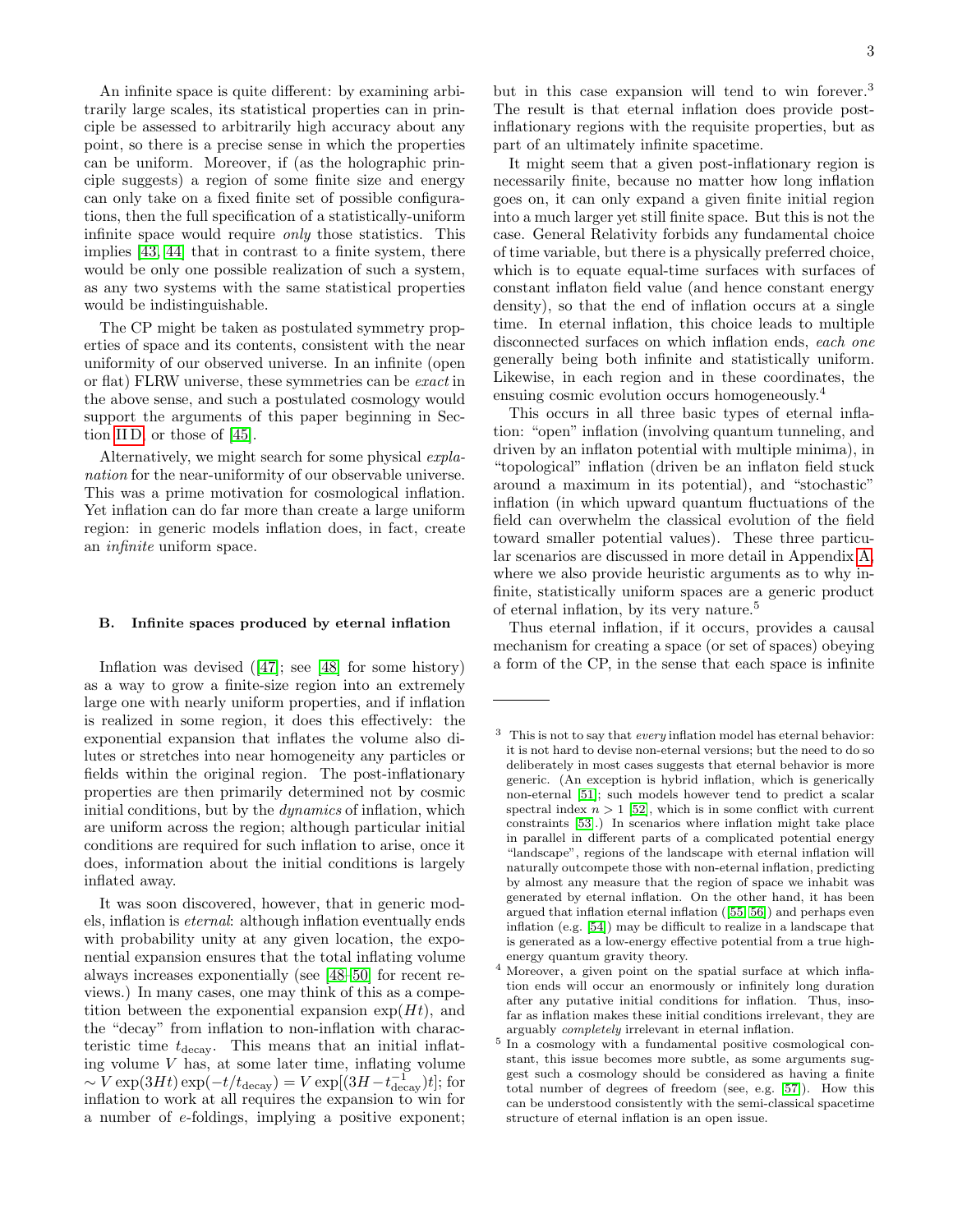and has uniform properties determined on average by the classical evolution of the inflaton, with statistical variations provided by the quantum fluctuations of the field during inflation.

# <span id="page-3-1"></span>C. Infinite statistically uniform space, and probabilities, from inflation

The fact that post-inflationary spacetime is infinite in eternal inflation leads to some rather vexing problems, including the "measure problem" of how to count relative numbers of objects so that statistical predictions for the cosmic properties surrounding those objects can be made (see, e.g., [\[58\]](#page-16-4) for a recent review.) This paper is not an attempt to solve that problem. In particular, we do not address the comparison of observer numbers across regions with a different inflationary history and hence different gross properties. Rather, we will ask about what happens when we apply the formalism of quantum theory to a system in the context of a single infinite space with uniform and randomly-determined statistical properties.<sup>6</sup>

One of the greatest successes of cosmological inflation is that small-scale quantum fluctuations required by the Heisenberg uncertainty relation get stretched with the expanding space, then amplified via gravitational instability into cosmological large-scale structure just like that we observe in, e.g., the galaxy distribution and in the cosmic microwave background [\[53,](#page-15-41) [59\]](#page-16-5). In a given finite cosmic region, this process creates pattern of density fluctuations representing a single realization of a statistical process with a probability distribution governed by the dynamics of inflation and the behavior of quantum fields within the inflating space.

Eternal inflation also creates infinitely many other nearly-homogeneous regions with density fluctuations drawn from the same distribution (because the dynamics are just the same) that evolve independently of each other (because the regions are outside of causal contact if they are sufficiently widely separated, where "widely" means being farther apart than the horizon scale during inflation, say  $10^{-24}$  m). The resulting space then has statistically uniform properties, and the probability distribution governing the fluctuations in any single region is recapitulated as the relative frequencies of these fluctuation patterns across the actually-existing spatial collection of regions.

Now, these inflationary fluctuations constitute the classical cosmological "initial" conditions that determine the large-scale variation of material density and thus, e.g., the distribution of galaxies. Smaller-scale details

of the current matter distribution (such as what you ate for breakfast) were determined by these same inflationary initial conditions, augmented by subsequent quantum fluctuations amplified by chaotic dynamics, etc. Because such small-scale processes (and any microscopic "initial" conditions connected with them) are decoupled from the super-horizon large-scale dynamics giving rise to the infinite space, the overall space should again be statistically uniform, here in the sense that the probability distribution of microstates in each finite region depends not on its location in space, but only on its macroscopic properties, which are themselves drawn randomly from a regionindependent statistical distribution.

In short, inflation creates an infinite set of cosmic regions, each with "initial conditions" and subsequentlyevolving properties that are characterized (and only characterized) by a statistical distribution that is independent of the choice of region.

#### <span id="page-3-0"></span>D. Quantum mechanics and replicas

Let us now make our link to everyday quantum mechanics. For a simple example that we shall follow throughout this paper, consider a spin 1/2 particle and a Stern-Gerlach experiment for measuring the zcomponent of its spin, which has been prepared in the state  $\psi = \alpha |\downarrow\rangle + \beta |\uparrow\rangle$ . Here  $\alpha$  and  $\beta$  are complex numbers satisfying the usual normalization condition  $|\alpha|^2 + |\beta|^2 = 1$ . If we assume that a finite volume region with a roughly flat background metric has a finite set of possible microscopic configurations<sup>7</sup> (as suggested by, e.g., the holographic principle and other ideas in quantum gravity), and that our system plus experimenter configuration evolved from one of finitely many possible sets of initial conditions drawn from the distribution governing the statistically uniform space at some early time, then it follows that this configuration must be replicated elsewhere.<sup>8</sup> That is, there are infinitely many places in this space where an indistinguishable experimenter has prepared the same experiment using a classically indistinguishable procedure, and therefore uses the same  $\alpha$ 

 $^6$  While it is our assumption for present purposes, it is not a given that these questions are inseparable, as some "global" measures would also "induce" a measure over the otherwise uniform subspaces we are considering.

<sup>7</sup> Meaning a finite number of meaningfully distinct ways in which the state can be specified. Note that although the real number coefficient  $\alpha$  would seem to allow an uncountably infinite set of specifications, this is misleading: the maximum von Neumann entropy  $S = -\text{Tr}\rho \log \rho$  for our system is just log 2, and at most two classical bits of information can be communicated using a single qubit. We should note, however, that while our assumption is quite standard, the precise way in which the continuous  $\alpha$ would over-specify the state is a subtle question that we do not address here.

 $^8$  This does assume some additional subtleties. For example it is argued in [\[43\]](#page-15-32) that "statistical predictions do not prescribe all the properties of infinite collections. ...Any outcome that occurs a finite number of times has zero probability." In particular, an outcome that is consistent with physical laws could in principle occur in only one observable universe.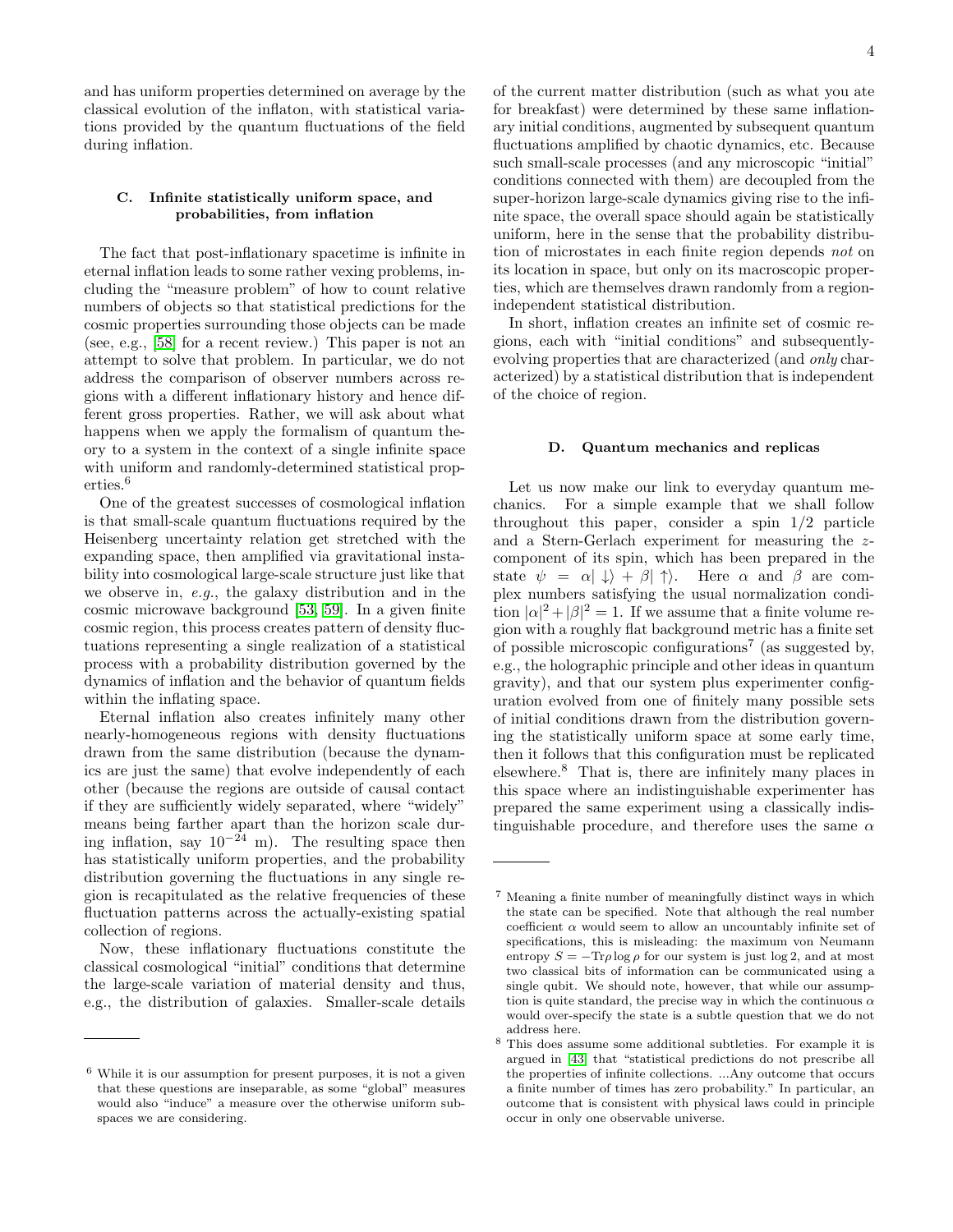and  $\beta$  to describe the initial wavefunction of her particle. The rather conservative estimate in [\[63\]](#page-16-6) suggests that the nearest indistinguishable copy of our entire observable universe ("Hubble volume") is no more than  $10^{10^{115}}\,$ meters away, and the nearest subjectively indistinguishable experimenter is likely to be much closer. $9$  We will now argue that the quantum description of this infinite set of systems sheds light on the origin of probabilities in quantum mechanics.

### <span id="page-4-0"></span>III. PROBABILITIES FOR MEASUREMENT OUTCOMES IN A FINITE REGION

#### A. The problem

In a statistically uniform space, consider a finite region that is large enough to contain  $N$  identical copies of our Stern-Gerlach experiment prepared in the simple abovementioned state.

The state of this combined N-particle system is simply a tensor product with N terms. For example,  $N = 3$  gives the state

<span id="page-4-3"></span>
$$
|\psi\rangle = (\alpha|\downarrow\rangle + \beta|\uparrow\rangle) \otimes (\alpha|\downarrow\rangle + \beta|\uparrow\rangle) \otimes (\alpha|\downarrow\rangle + \beta|\uparrow\rangle) =
$$
  
=  $\alpha^3|\downarrow\downarrow\rangle + \alpha^2\beta|\downarrow\downarrow\rangle + \dots + \beta^3|\uparrow\uparrow\uparrow\rangle.$  (1)

If we order the  $2^N$  basis vectors of this  $2^N$ -dimensional Hilbert space by increasing number of "up" vectors, the vector of wavefunction coefficients takes the simple form

<span id="page-4-1"></span>
$$
\begin{pmatrix}\n\langle \downarrow \downarrow \downarrow \uparrow | \psi \rangle \\
\langle \downarrow \downarrow \uparrow | \psi \rangle \\
\langle \uparrow \uparrow \downarrow | \psi \rangle \\
\langle \uparrow \uparrow \downarrow | \psi \rangle \\
\langle \uparrow \uparrow \downarrow | \psi \rangle \\
\langle \uparrow \uparrow \downarrow | \psi \rangle \\
\langle \uparrow \uparrow \uparrow | \psi \rangle \\
\langle \uparrow \uparrow \uparrow | \psi \rangle\n\end{pmatrix} = \begin{pmatrix}\n\alpha^3 \\
\alpha^2 \beta \\
\alpha^2 \beta \\
\alpha \beta^2 \\
\alpha \beta^2 \\
\alpha \beta^2 \\
\beta^3\n\end{pmatrix}
$$
\n(2)

for our  $N = 3$  example. For general N, there are  $\binom{N}{n}$ terms with *n* spins up, each with coefficient  $\alpha^{N-n}\beta^n$ .

#### B. Probabilities in the finite region

Suppose we would like to ask the core question: "given that I have prepared the quantum system as described, what is the probability that I will measure ↑?" This is more subtle than it would appear, because "I" might be part of any one of the  $N$  indistinguishable experimental setups assumed. As argued by Page [\[35](#page-15-28)[–37\]](#page-15-29), if one wants

to consider these  $N$  experiments as a single quantum subsystem of the universe, this is problematic because in this situation there is no set of projection operators that can assign outcome probabilities purely via the Born rule.<sup>10</sup> Thus it seems that the quantum formalism by itself is insufficient, and must be in some way supplemented by additional ingredients.

While this conflicts with the idea that quantum theory alone should suffice when applied to the whole universe, we can recover the usual Born rule results for the single system in a fairly straightforward way if we augment the Born rule as applied to the product state for the N systems with probabilities assigned according to relative frequencies among the  $N$  systems.<sup>11</sup> In particular, since the  $2^N$  terms are orthogonal (being a basis for the tensor-product state space) we might in principle imagine measuring the whole system, and attribute a quantum probability to each term given by its squared amplitude. Yet even if just one of these terms is "realized", $^{12}$  there is still uncertainty as to which spin is measured, because there is complete symmetry between the  $N$  indistinguishable measuring apparatuses. You should thus accord a probability for  $\uparrow$  given by the relative frequencies of  $\uparrow$ and  $\downarrow$ .

The total probability  $P_{\uparrow}$  of measuring  $\uparrow$  would then come from a combination of quantum probabilities and frequentist estimates of probability, using  $P(A) =$  $\sum_i P(B_i)P(A|B_i)$  where  $P(A|B_i)$  is the conditional probability of  $A$  given  $B_i$ . Thus

<span id="page-4-2"></span>
$$
P_{\uparrow} = \sum_{n=0}^{N} \binom{N}{n} (\beta^* \beta)^n (\alpha^* \alpha)^{(N-n)} \frac{n}{N}.
$$
 (3)

Each term in this sum is just the binomial coefficient  $f(n; N, p)$  with  $p = \beta^* \beta$  (the quantum probability from equation [\(2\)](#page-4-1) of getting  $n \uparrow$ -factors) times  $n/N$  (the probability that among the N identical observers, you are one of the *n* who observed  $\uparrow$ ). Mathematically, this sum simply computes  $1/N$  times the mean of the binomial distribution, which is  $N p$ , giving  $P_{\uparrow} = p$ . In this way,

<sup>9</sup> The frequency of such repetitions depends on very poorly understood questions such as the probability for certain types of life to evolve, etc.

<sup>&</sup>lt;sup>10</sup> In particular, define  $\hat{P}_{i,\uparrow}$  and  $\hat{P}_{i,\downarrow}$  to be operators that project onto  $|\uparrow\rangle$  and  $|\downarrow\rangle$  for the *i*th observer (leaving the  $N-1$  other components of the product vector unchanged.) Then Page [\[37\]](#page-15-29) shows that for  $N = 2$ , there is no state-independent projection operator  $\hat{P}_{\uparrow}$  that gives Born-rule probabilities  $P(\uparrow) = \langle \hat{P}_{\uparrow} \rangle$  for measuring ↑ (absent information about which particular observer one is) that are a weighted combination (with positive weights) of the probabilities  $P_{i,\uparrow}$  for measuring  $|\!\!\uparrow\rangle$  for each given  $\mathit{known}$ observer i.

 $^{11}$  This is essentially 'T5' suggested in  $\left[ 35\right]$  as one possible way to restore probabilities.

 $^{12}$  Readers preferring the Everettian perspective can accord a probability to each of these terms as branches of the wavefunction, and make a similar argument. Note, however, that it is somewhat less satisfying because if we add up the relative frequency of observers across all branches, it is by symmetry 50% for  $\uparrow$ and 50% for  $\downarrow$ ; this is the uncomfortable issue of some observers being more real than others noted in the introduction.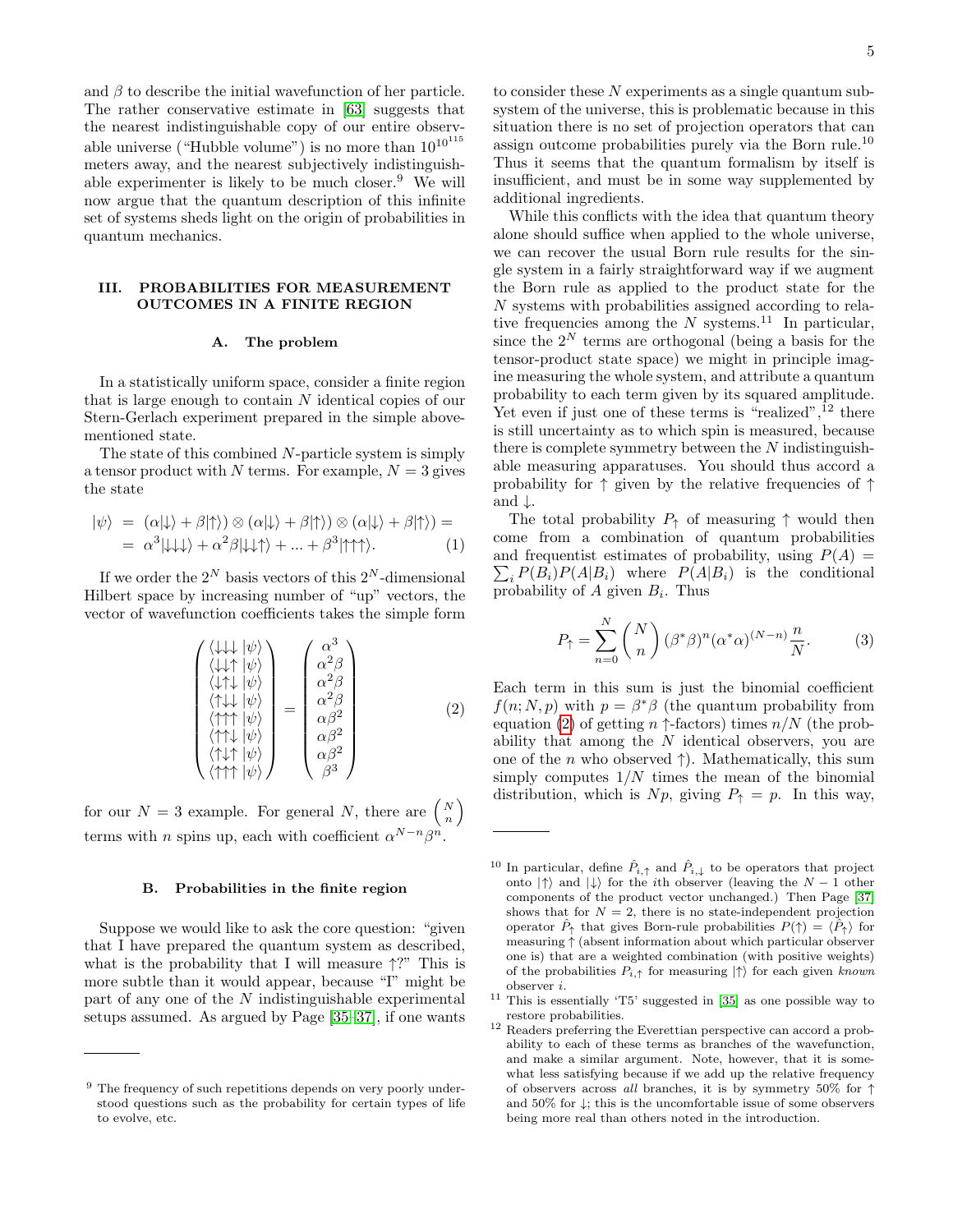the standard Born rule probability  $\beta^* \beta$  to measure  $\uparrow$  is recovered, using a combination of the Born rule applied to the  $2^N$ -state superposition, and the relative frequencies of  $|\uparrow\rangle$  and  $|\downarrow\rangle$  contained in each (product) state in that superposition.

#### C. Frequency and confusion operators

If the reality of indistinguishable systems has forced us to augment quantum probabilities with probabilities based on observer frequencies, as above, it is very interesting to examine more carefully how these two notions of probability connect. To do so, let us now define two Hermitean operators on this Hilbert space, both of which are diagonal in this basis. The first is the frequency operator  $\widehat{F}$  introduced by [\[38,](#page-15-30) [39,](#page-15-42) [41,](#page-15-43) [42\]](#page-15-31), which multiplies each basis vector by the fraction of the arrows in its symbol that point up; for our  $N = 3$  example,

<span id="page-5-4"></span>
$$
\widehat{F} = \frac{1}{3} \begin{pmatrix} 0 & 0 & 0 & 0 & 0 & 0 & 0 \\ 0 & 1 & 0 & 0 & 0 & 0 & 0 & 0 \\ 0 & 0 & 1 & 0 & 0 & 0 & 0 & 0 \\ 0 & 0 & 0 & 1 & 0 & 0 & 0 & 0 \\ 0 & 0 & 0 & 0 & 2 & 0 & 0 & 0 \\ 0 & 0 & 0 & 0 & 0 & 2 & 0 & 0 \\ 0 & 0 & 0 & 0 & 0 & 0 & 0 & 3 \end{pmatrix}
$$
(4)

The second is the *confusion operator*  $\hat{\omega}$ , which projects onto those basis vectors where the spin-up fraction differs by more than a small predetermined value  $\epsilon$  from the Born rule prediction  $p = |\beta^2|$ ; for our  $N = 3$  example with any  $\epsilon < 1/3$ ,

<span id="page-5-0"></span>
$$
\widehat{\bigodot} = \begin{pmatrix}\n1 & 0 & 0 & 0 & 0 & 0 & 0 & 0 \\
0 & 0 & 0 & 0 & 0 & 0 & 0 & 0 \\
0 & 0 & 0 & 0 & 0 & 0 & 0 & 0 \\
0 & 0 & 0 & 0 & 0 & 0 & 0 & 0 \\
0 & 0 & 0 & 0 & 1 & 0 & 0 & 0 \\
0 & 0 & 0 & 0 & 0 & 1 & 0 & 0 \\
0 & 0 & 0 & 0 & 0 & 0 & 1 & 0 \\
0 & 0 & 0 & 0 & 0 & 0 & 1 & 0\n\end{pmatrix} (5)
$$

More generally, the two operators are clearly related by

<span id="page-5-2"></span>
$$
\widehat{\widehat{\mathbb{S}}} = \theta\left(|\widehat{F} - p| - \epsilon\right),\tag{6}
$$

where  $\theta$  denotes the Heaviside step function, *i.e.*,  $\theta(x)$  = 1 for  $x \geq 0$ , vanishing otherwise.

Since both  $\widehat{F}$  and  $\widehat{\otimes}$  are Hermitean operators, one would conventionally interpret them as observables, with  $\widehat{F}$  measuring the fraction of spins that are up, and  $\widehat{\otimes}$ measuring 1 if this fraction differs by more than  $\epsilon$  from p, 0 otherwise.

Examining the norm of the state multiplied by  $(\widehat{F}-p)$ ,

we find that [\[39\]](#page-15-42)

<span id="page-5-1"></span>
$$
\begin{aligned} ||(\widehat{F} - p)|\psi\rangle||^2 &= \langle \psi |(\widehat{F} - p)^2 | \psi \rangle = \\ &= \sum_{n=0}^N \binom{N}{n} \left(1 - p\right)^n p^{N-n} \left(\frac{n}{N} - p\right)^2 = \\ &= \frac{p(1-p)}{N} .\end{aligned} \tag{7}
$$

Note that as in equation [\(3\)](#page-4-2),  $\alpha$  and  $\beta$  enter only in the combinations  $\alpha^* \alpha = (1 - p)$  and  $\beta^* \beta = p$  (because  $\widehat{F}$ is diagonal), and just as equation [\(3\)](#page-4-2) is the mean of a binomial distribution (divided by  $N$ ), here the second line is simply the variance of a binomial distribution (divided by  $N^2$ ).

As for the confusion operator, using equation [\(2\)](#page-4-1) and equation [\(5\)](#page-5-0) we obtain

<span id="page-5-3"></span>
$$
\|\widehat{\odot}|\psi\rangle\|^2 = \langle\psi|\widehat{\odot}|\psi\rangle =
$$
  
= 
$$
\sum_{n=0}^{N} {N \choose n} (1-p)^n p^{N-n} \theta\left(\left|\frac{n}{N} - p\right| - \epsilon\right)
$$
  
= 
$$
\sum_{|n - Np| > N\epsilon} {N \choose n} (1-p)^n p^{N-n}
$$
  

$$
\leq 2e^{-2\epsilon^2 N}, \qquad (8)
$$

where  $\theta$  again denotes the Heaviside step function, and we have used Hoeffding's inequality<sup>13</sup> in the last step. Thus  $\|\widehat{\otimes}|\psi\rangle\|$  is exponentially small if  $N \gg \epsilon^{-2}$ ; this mathematical result will prove to be important below.

For large enough  $N$ , our rescaled Binomial distribution approaches a Gaussian with mean p and standard deviation  $\sqrt{p(1-p)/N}$ , so

$$
\|\widehat{\bigodot}|\psi\rangle\|^2 \approx \text{erfc}\left[\left(\frac{N}{2p(1-p)}\right)^{1/2}\epsilon\right].\tag{9}
$$

(erfc denotes the complementary error function, i.e., the area in the Gaussian tails).

In summary, for finite  $N$ , the product state of our  $N$ copies represents a sum of many terms. In some of them, the relative frequencies of up and down states in individual members of the spatial collection closely approximate the corresponding probabilities given by Borns rule. In other terms the frequencies differ greatly from the corresponding Born-rule probabilities. However, as N increases, these confusing states contribute smaller and smaller amplitude, as measured by the quickly diminishing expectation value of  $\hat{\odot}$ .

<sup>13</sup> Specifically, apply theorem 2 of [\[11\]](#page-15-44), representing the binomial distribution as the sum of N independent Bernoulli distributions.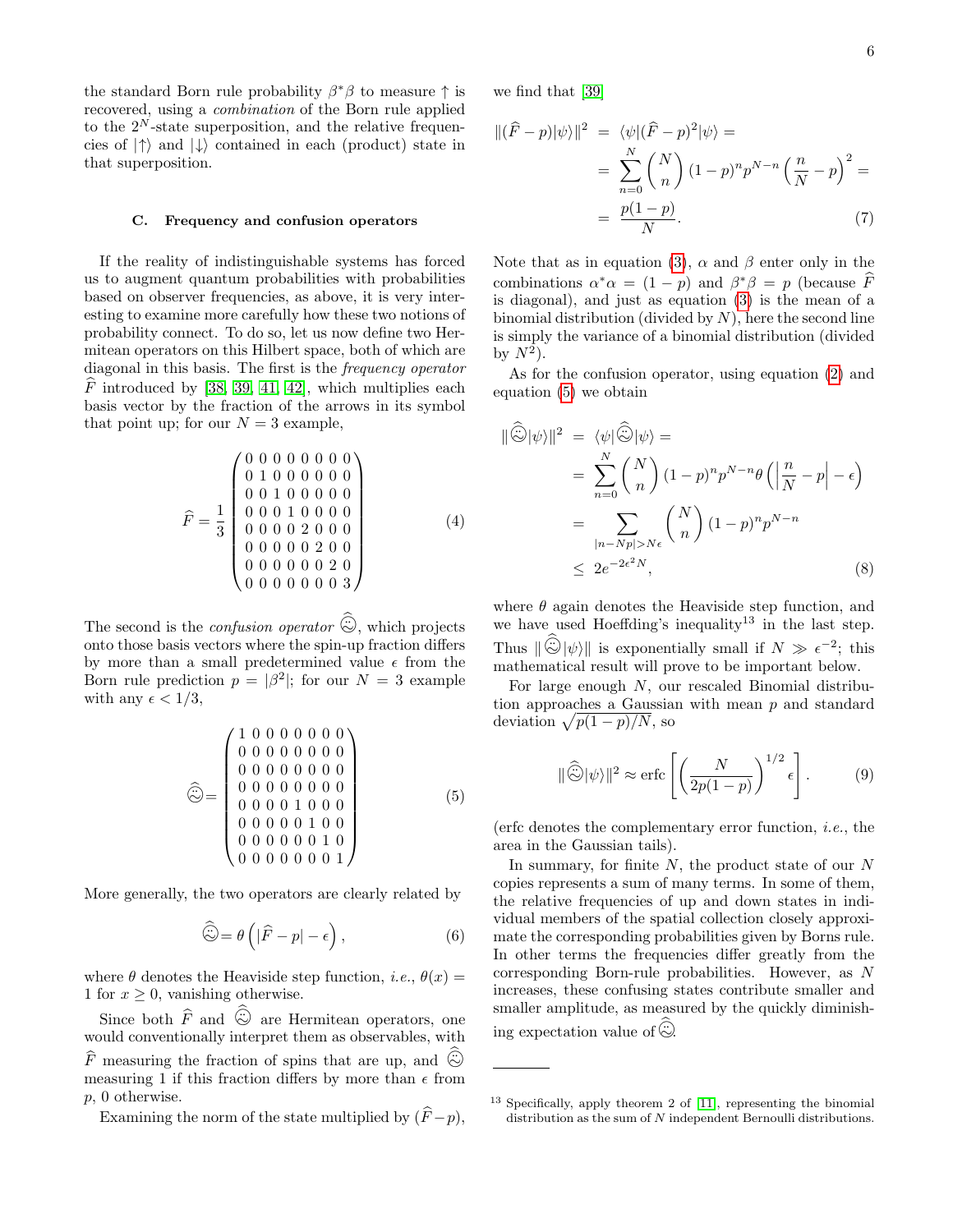

<span id="page-6-1"></span>FIG. 1: As a function of the spin up fraction  $n/N$ , the figure shows the scaled binomial distribution for  $(n, p) = (500, 1/3)$ (shaded curve) together with the spectra of the frequency operator (diagonal line) and the  $\epsilon = 0.1$  confusion operator (shaded, equal to 1 for  $|n/N - p| > \epsilon$ ).

### <span id="page-6-0"></span>IV. PROBABILITES IN AN INFINITE SPACE

As  $N \to \infty$ , four key things happen.

First, the binomial distribution governing the spread in values of the frequency operator in Eq. [7](#page-5-1) approaches a δ-function centered about p, so that  $\|(\widehat{F}-p)|\psi\rangle\|^2 =$  $p(1-p)/N \to 0.$ 

Second, the norm of the state projected by  $\widehat{\odot}$  vanishes,

<span id="page-6-2"></span>
$$
\|\widehat{\odot}|\psi\rangle\|^2 \to 0,\tag{10}
$$

with exponentially rapid convergence as per equation  $(6)$ . This is illustrated in Fig. [1:](#page-6-1) in the equation [\(8\)](#page-5-3) sum, the θ-term vanishes outside the shaded area, whereas the remaining binomial distribution factor (the plotted curve) gets ever narrower as  $N \to \infty$ , eventually ending up almost entirely inside the region where  $\theta = 0$ . (That  $|\psi\rangle$  is an eigenvector of  $\mathbb{Q}$  also follows directly from  $|\psi\rangle$  being an eigenvector of  $\widehat{F}$  and the fact that  $\widehat{\heartsuit}$  is a function of  $\widehat{F}$ as per equation [\(6\)](#page-5-2). However, the figure also illustrates that convergence is much faster (indeed exponential) for the confusion operator  $\widehat{\odot}$  than for the frequency operator  $\hat{F}$  case, since the spectrum of the former is constant (zero) near the limit point.)

Third, let us define the complement of the confusion operator, which projects onto the states where the up fraction is within  $\epsilon$  of the Born rule prediction p:

$$
\widehat{\mathbb{O}} \equiv \widehat{I} - \widehat{\mathbb{O}},\tag{11}
$$

where  $\widehat{I}$  is the identity operator. Both  $\widehat{\odot}$  and  $\widehat{\odot}$  are projection operators, and they by definition satisfy the relations  $\widehat{\widehat{\otimes}}^2 = \widehat{\widehat{\otimes}}$ ,  $\widehat{\widehat{\otimes}}^2 = \widehat{\widehat{\otimes}}$ , and  $\widehat{\widehat{\otimes}} \widehat{\widehat{\otimes}} = \widehat{\widehat{\otimes}} \widehat{\widehat{\otimes}} = 0$ . Now let us decompose our original state into two orthogonal components:

$$
|\psi\rangle = \widehat{\hat{\otimes}} |\psi\rangle + (\widehat{I} - \widehat{\hat{\otimes}})|\psi\rangle = \widehat{\hat{\otimes}} |\psi\rangle + \widehat{\hat{\otimes}} |\psi\rangle. \tag{12}
$$

Substituting equation [\(10\)](#page-6-2) now implies the important result that

$$
|\psi\rangle \to \widehat{\mathbb{O}}|\psi\rangle \quad \text{as} \quad N \to \infty,\tag{13}
$$

with convergence in the sense that the correction term approaches zero Hilbert space norm as  $N \to \infty$ . But the right-hand-side  $\mathcal{O}|\psi\rangle$  is a state which by definition is a superposition only of states where the relative frequencies of  $|\uparrow\rangle$  and  $|\downarrow\rangle$  are in precise accord with Born-rule probabilities, with an up-fraction as close to  $p = |\beta|^2$  as we chose to require with our  $\epsilon$ -parameter. If we now assume that the outcome of a single quantum measurement is one of the measured observables eigenvalues, almost all components of the superposition of pre-measurement states weve been discussing represent post-measurement states in which the relative frequencies of eigenstates are equal to the corresponding Born probabilities for the possible outcomes of a single measurement. (Measurement and decoherence are discussed in the next section.)

Finally, as  $N \to \infty$ ,  $|\psi\rangle$  approaches (again in the sense that the correction term approaches zero Hilbert space norm) a state where every element in the grand superposition becomes statistically indistinguishable from the others, in the following sense. Suppose, as above, that each term in the grand superposition is taken to represent a collection of identical apparatuses that have each registered a definite outcome corresponding to either  $|\uparrow\rangle$ or  $|\downarrow\rangle$ . Consider a volume of enormous but finite radius R that contains some large number  $M$  of our identical experiments, order them any way you like and write down their readings as a sequence such as  $\dots \uparrow \uparrow \downarrow \downarrow \uparrow \downarrow \dots$ , and let  $n_{\perp}$  and  $n_{\uparrow}$  denote the number of readings of  $\downarrow$  and  $\uparrow$ , respectively  $(n_{\downarrow} = M - n_{\uparrow})$ . In our infinite space, just as there are infinitely many realizations of a single experiment, there will be infinitely many such spherical regions, in each of which one of the  $2^M$  possible outcomes is realized. Across this collection, these outcomes will be realized with frequencies that are within  $\epsilon$  of the Born rule predictions  $(1-p)^{M-n_{\uparrow}}p^{n_{\uparrow}}$ , except for a correction term with zero Hilbert space norm. This follows from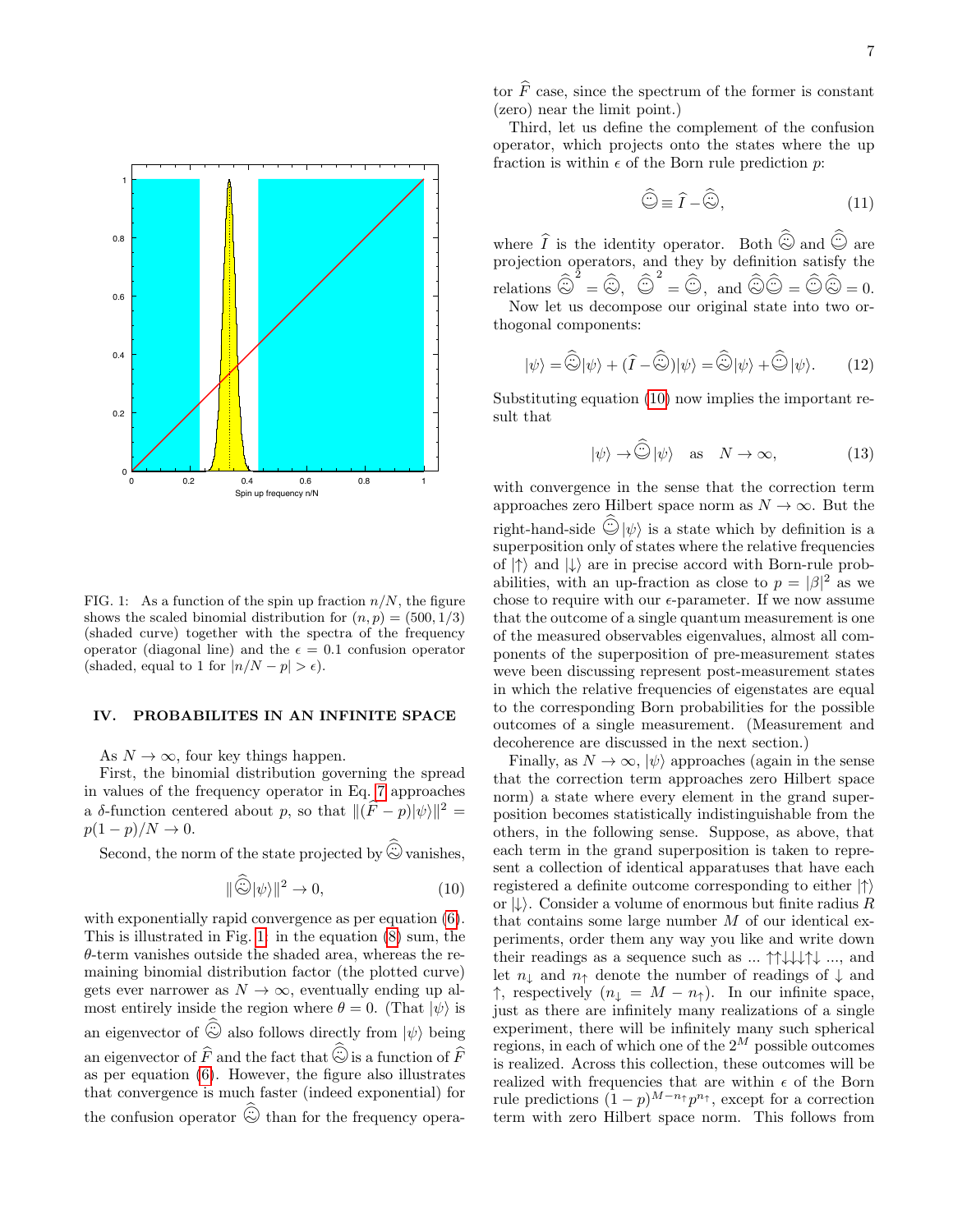the exact same argument given above, generalized to the case of multiple outcomes as we do below in Appendix [B.](#page-12-0) Since we must have  $(1-p)^{M-n_{\uparrow}}p^{n_{\uparrow}}>0$  for any sequence that actually occurs in some sphere in some branch of the wavefunction, a corollary is that this exact same sequence will occur in every branch of the wavefunction (after neglecting the correction term with zero Hilbert space norm), regardless of how vast this sphere is. Moreover, the two-outcome result implies that the relative frequencies in a randomly selected volume in a given branch give no information whatsoever about which branch it is in, because they all have the same average frequencies. Finally, the multiple outcomes result tells us that even if we compute any finite amount of statistical data from a truly infinite volume (by computing what fraction of the time various combinations of outcomes occur in the infinite volume), the different branches remain statistically indistinguishable. In just the sense of Sec. [II A,](#page-1-1) the different branches are equivalent to different realizations of an infinite universe with the same statistical properties, and therefore cannot be told apart.

#### <span id="page-7-0"></span>V. MEASUREMENT AND DECOHERENCE

In our discussion above we have mentioned "outcomes" of experiments. It is generally agreed that in a measurement process, the post-measurement state of the measurement system is encoded in the degrees of freedom of a macroscopic device (say the readout of a Stern-Gerlach apparatus, the position of a macroscopic pointer, or the brain state of an observer). We can sketch how this process plays out in the simple example and cosmological context of this paper by considering, along with the set of replica quantum systems (each a single-spin system represented by  $\alpha|\uparrow\rangle + \beta|\downarrow\rangle$ , a corresponding set of indistinguishable measuring devices in a 'ready' state just prior to measurement. Following the scheme of Von Neumann [\[60\]](#page-16-7), if the apparatus is in a particular 'ready' state  $|a_r\rangle$ , independent of the system's state, then interaction between the system and the apparatus causes the combined system to evolve into an entangled state:

<span id="page-7-2"></span>
$$
(\alpha|\uparrow\rangle + \beta|\downarrow\rangle)|a_r\rangle \longrightarrow \alpha|\uparrow\rangle|a_{\uparrow}\rangle + \beta|\downarrow\rangle|a_{\downarrow}\rangle, \qquad (14)
$$

where  $|a_{\uparrow}\rangle$  and  $|a_{\downarrow}\rangle$  are states of the apparatus in which it records an 'up' or 'down' measurement.

Let us consider a set of  $N$  perfect replicas of this  $setup<sup>14</sup>$  that exist in an infinite statistically uniform space for just the same reason that there are copies of  $\alpha(\uparrow) + \beta(\downarrow)$ . Following the same reasoning as in Section [III,](#page-4-0) we can consider the product state, which looks

like

<span id="page-7-3"></span>
$$
|\psi\rangle = (\alpha|\downarrow\rangle + \beta|\uparrow\rangle)|a_r\rangle \otimes (\alpha|\downarrow\rangle + \beta|\uparrow\rangle)|a_r\rangle \otimes ... (15)
$$

Now, after the interaction between the system and apparatus described by equation [\(14\)](#page-7-2), and following the exact same reasoning as Section [III](#page-4-0) and Section [IV,](#page-6-0) when  $N \to \infty$ , our product state becomes an infinite superposition of terms, all of which (except for a set of total Hilbert space norm zero) look like

<span id="page-7-4"></span>
$$
\dots |\!\!\uparrow\rangle|a_{\uparrow}\rangle \otimes |\!\!\uparrow\rangle|a_{\uparrow}\rangle \otimes |\!\!\downarrow\rangle|a_{\downarrow}\rangle \otimes |\!\!\uparrow\rangle|a_{\uparrow}\rangle \otimes |\!\!\downarrow\rangle|a_{\downarrow}\rangle \dots, \quad (16)
$$

where the relative frequencies of the terms  $|\uparrow\rangle|a_{\uparrow}\rangle$  and  $|\downarrow\rangle|a_{\downarrow}\rangle$  are given by  $|\alpha|^2$  and  $|\beta|^2$ , respectively.

In this way, the interaction between system and apparatus has evolved  $|\psi\rangle$  from a superposition containing infinitely many identical apparatuses into one of statistically indistinguishable terms, where each term describes two different sets of apparatuses: one in which each apparatus reads 'up', and one in which each reads 'down', with relative frequencies  $|\alpha|^2$  and  $|\beta|^2$ .

Now, each system described by equation [\(14\)](#page-7-2) will further interact with the degrees of freedom making up its environment, which we assume have a random character. This causes the local superposition to undergo deco-herence [\[21,](#page-15-15) [31,](#page-15-25) [33\]](#page-15-26). This decoherence is typically quite rapid, with timescales of order 10<sup>−</sup><sup>20</sup> seconds being common [\[32,](#page-15-45) [61,](#page-16-8) [62\]](#page-16-9). Let us consider the effect of this decoherence on the density matrix  $\rho$  of the full N-particle system. Initially,  $\rho = |\psi\rangle\langle\psi|$ , where  $|\psi\rangle$  is the pure Nparticle state given by equation [\(15\)](#page-7-3). Since each apparatus is rapidly entangled with its own local environment, all degrees of freedom of the full N-particle system decohere on the same rapid timescale. This means that when we compute the resulting N-particle reduced density matrix  $\rho$  by partial-tracing the global density matrix over the other (environment) degrees of freedom, it becomes effectively diagonal in our basis (given by Equation [2\)](#page-4-1). The vanishing off-diagonal matrix elements are those that connect different pointer states in the grand superposition, and also therefore in the individual systems; thus any quantum interference between different states becomes unobservable.

In other words, decoherence provides its usual two services: it makes quantum superpositions for all practical purposes unobservable in the "pointer basis" of the measurement [\[31\]](#page-15-25), and it dynamically determines which basis this is (in our case, the one with basis vectors like the example in Equation [\(16\)](#page-7-4)).

# <span id="page-7-1"></span>VI. INTERPRETATION

Application of quantum theory to the actually existing infinite collection of identical quantum systems that is present in an infinite statistically uniform space (such as provided by eternal inflation) leads to a very interesting quantum state. As long as we are willing to neglect a part

<sup>&</sup>lt;sup>14</sup> In appendix [C](#page-14-0) we generalize this discussion to the arguably more relevant case where the measuring devices are macroscopically indistinguishable, and in particular, described by the same density matrix.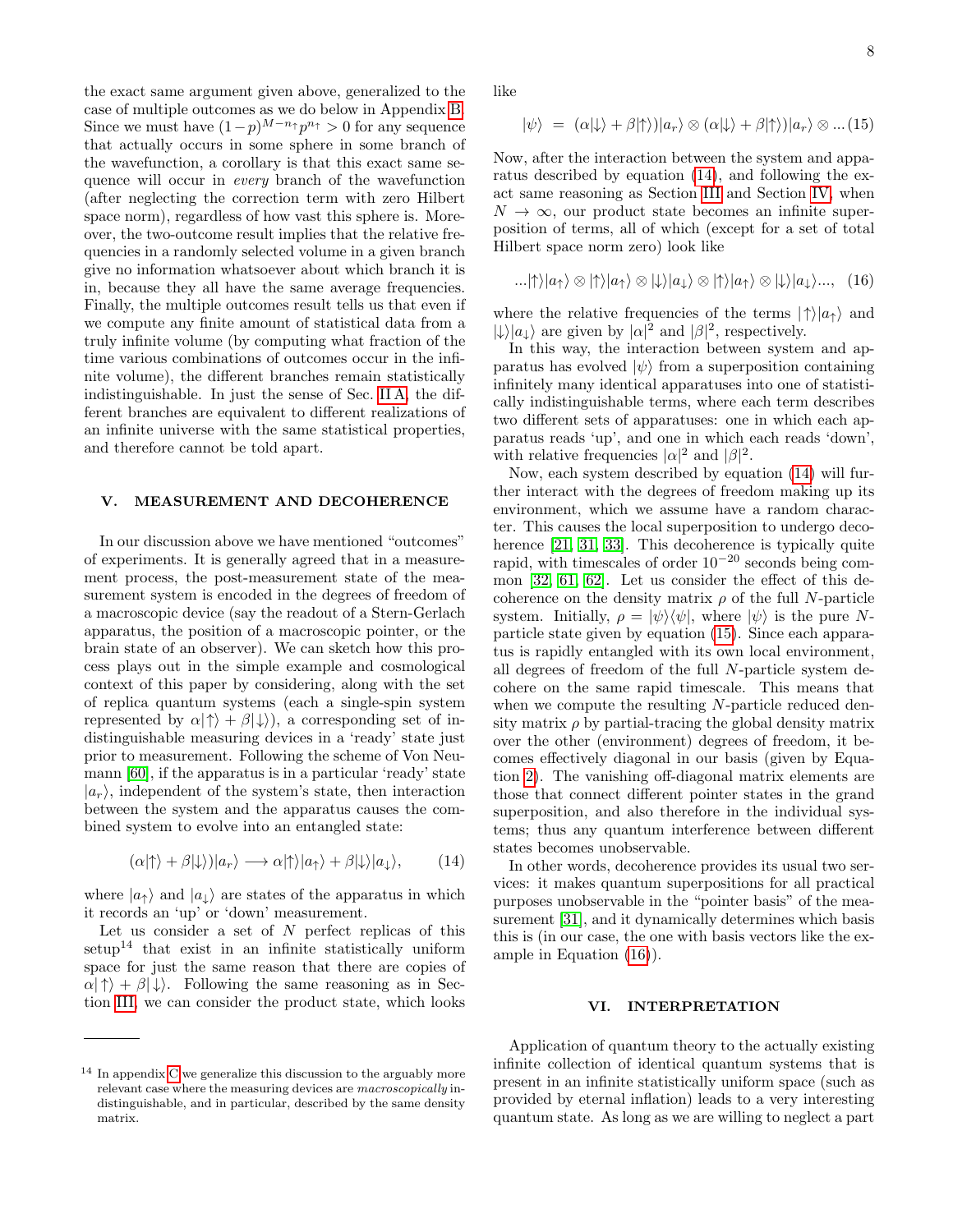of the wavefunction with vanishing Hilbert-space norm, then we end up with a superposition of a huge number of different states, each describing outcomes of an infinite number of widely separated identical measurements in our infinite space. In all of them, a fraction  $p = |\alpha|^2$  of the observers will have measured spin up.<sup>15</sup>

In this way, the quantum probabilities and frequentist observer-counting that coexisted in the finite-N case have merged. Born's rule for the relative probabilities of ↑ and  $\downarrow$  emerges directly from the relative frequencies of actual observers within an unbounded spatial volume; Born's rule as applied to the grand superposition is superfluous since all give the same predictions for these relative frequencies. In particular, the "quantum probabilities" assumed in Eq. [3](#page-4-2) to be given by  $\alpha^*\alpha$  and  $\beta^*\beta$  are replaced by the assumption that two vectors in Hilbert space are the same if they differ by a vector of zero norm.

One of the most contentious quantum questions is whether the wavefunction ultimately collapses or not when an observation is made. Our result makes the answer to this question anti-climactic: insofar as the wavefunction is a means of predicting the outcome of experiments, it doesn't matter, since all the elements in the grand superposition are observationally indistinguishable. In fact, since each term in the superposition is indistinguishable from all the others, it is unclear whether it makes sense to even call this a superposition anymore.<sup>16</sup> Since each state in the superposition has formally zero norm, there is no choice but to consider classes of them, and if we class those states with indistinguishable predictions together, then this group has total Hilbert space norm of unity, while the class of "all other states" has total norm zero. In term of prediction, then, the infinite superposition of states is completely indistinguishable from one quantum state (which could be taken to be any one of the terms in the superposition) with unity norm. In this sense, a hypothetical "collapse" of the wavefunction would be the observationally irrelevant replacement of one statevector with another functionally identical one.

In more Everettian terms we might say that in the

cosmic wavefunction, each of the "many worlds" are the same world, where "world" here refers to the state of an infinite space. In the terminology of [\[63,](#page-16-6) [64\]](#page-16-10), the Level I Multiverse is the same as the Level III Multiverse (and if inflation instantiates more than one solution to a more fundamental theory of physics, then the Level II Multiverse is the same as the Level III Multiverse).

All this suggests that we take a different and radically more expansive view of the statevector for a finite system: this quantum state describes not a particular system "here", but rather the spatial collection of identically prepared systems that already exist. This provides a real collection rather than fictitious ensemble for a statistical interpretation of quantum mechanics. It also allows quantum mechanics to be unitary in a very satisfactory way. Rather than the world "splitting" into a decohered superposition of two outcomes as seen by an experimenter, infinitely many observers already exist in different parts of space, a fraction  $|\alpha|^2$  of which will measure one outcome, and a fraction  $|\beta|^2$  of which will measure the other. The uncertainty represented by the superposition corresponds to the uncertainty before the measurement of which of the infinitely many otherwiseidentical experimenters the observer happens to be; after the measurement the observer has reduced this uncertainty. Moreover, the "partially real" observers in the Everett picture have vanished: observers either exist equally if they are part of the wavefunction with unity, or don't exist if they are part of the zero norm branch that has been discarded.

### <span id="page-8-0"></span>VII. DISCUSSION

The above-mentioned results raise interesting issues that deserve further work, and we comment on a couple below.

#### <span id="page-8-1"></span>A. Levels of indistinguishability

Considering our finite or infinite sequences, in which ways are two such sequences distinguishable, and what does this mean physically? For finite  $N$ , if each system is labeled, then each term in the superposition is different. However, if we consider just *statistical* information such as the relative frequencies of  $|\uparrow\rangle$  and  $|\downarrow\rangle$ , then many sequences will be statistically indistinguishable. Moreover, if we do not label the terms, so that sequences can be reordered when they are compared, then only the relative frequencies are relevant.

Now for an infinite product state, we have argued above that once we discard a zero-norm portion, the remaining states are statistically indistinguishable using any finite amount of statistical information. If the elements are unlabeled, this statistical information is simply p (the  $\uparrow$ ) fraction). We can ask, however, if these states are mathematically distinguishable. To see that indeed

<sup>15</sup> For readers who are concerned whether infinity should be accepted as a meaningful quantity in physics, it is interesting to also consider the implications of a very large but finite  $N$ . In this case, the Hilbert space norm of the wavefunction component where the Born rule appears invalid is bounded by  $2e^{-2\epsilon^2 N}$ , so although it is not strictly zero, it is exponentially small as long as  $N \gg \epsilon^{-2}$ . For example, if  $N = 10^{1000}$  (a relatively modest number in many inflation contexts), then the Born rule probability predictions are correct to 100 decimal places except in a wavefunction component of norm around  $10^{-10^{800}}$ .

<sup>16</sup> As well as giving identical predictions, this replacement is irrelevant because decoherence has removed any practical possibility of interference. This does not mean that the superposition has mathematically gone away, however, any more than when decoherence is applied to a single quantum system. Nor does it mean that mathematically the sequences are necessarily equivalent; see Section [VII A.](#page-8-1)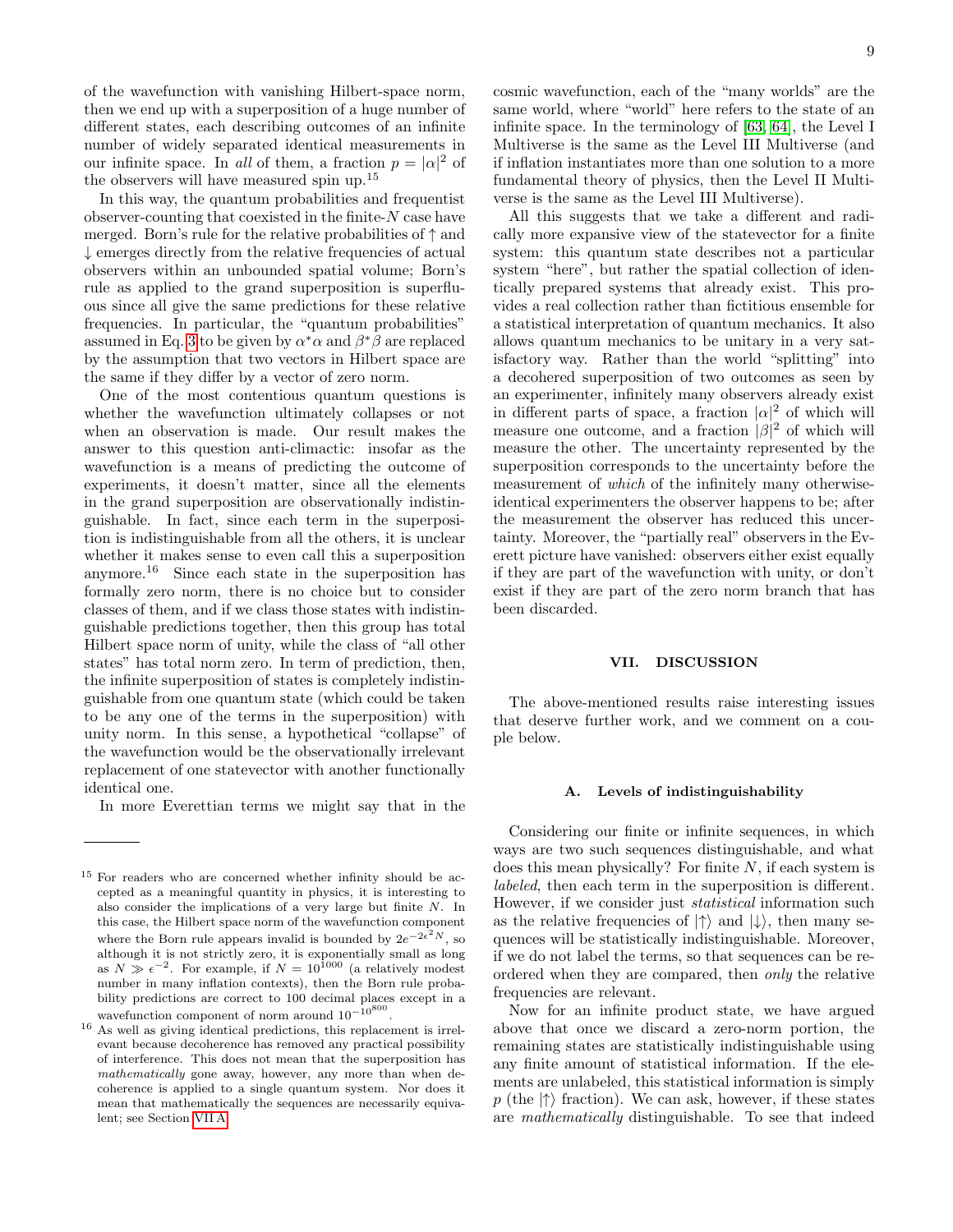they are, consider two such states such as  $\ldots|\!\!\uparrow\rangle|\!\!\downarrow\rangle|\!\!\uparrow\rangle|\!\!\uparrow\rangle\ldots$ , and  $\ldots |\downarrow\rangle |\downarrow\rangle |\uparrow\rangle$ ... and represent them as binary strings with  $1 = | \uparrow \rangle$  and  $0 = | \downarrow \rangle$ . Now for each state, arbitrarily select one system, and enumerate all systems as  $i = 1, 2, \dots$  by increasing spatial distance from this central element. Each state then corresponds to a real number in binary notation such as  $0.a_1a_2...$  where  $a_i = 0, 1$ . Because the selected system is arbitrary given the translation symmetry of the space, we can consider our two sequences as indistinguishable if these real number representations match for any choice of the central element of each sequence. But there are only countably many such choices, and uncountably many real numbers, so a given sequence is indeed distinguishable from some (indeed almost all) other sequences in this sense.

Now, physically, we can ask two key questions. First, is the difference between (finitely) statistically indistinguishable and mathematically indistinguishable important, given that any actual operation will only be able to gather a finite amount of statistical information? Second, given that these systems are by assumption identical and indistinguishable, and far outside of each others' horizon, is it meaningful to think of them as labeled (even if there were a preferred element in terms of their global distribution)?

If the answer to either question is negative, then it becomes unclear what purpose is served by distinguishing the elements in the post-measurement superposition, and one might ask whether in some future formulation of quantum cosmology they might be meaningfully identified, thereby rendering the issue wavefunction collapse fully irrelevant.

### B. The Chicken-and-Egg Problem of Quantum Spacetime

We have argued that an infinite statistically uniform space can naturally emerge in modern cosmology, and place the quantum measurement problem in a very different light. Yet quantum processes affect spacetime in any theory, and in inflation are responsible for the large-scale density fluctuations. Moreover, some versions of eternal inflation themselves rely on quantum processes: stochastic eternal inflation is eternal solely due to quantum fluctuations of the inflaton, and in open eternal inflation, inflation ends due to quantum tunneling. If quantum probabilities (and rates, etc.) are to be understood by making use of a cosmological backdrop, how do we make sense of the quantum processes involved in creating that backdrop?<sup>17</sup> There are at least four alternative ways in which we might view this chicken-and-egg problem.

First, we might from an Everettian perspective consider such processes as simply parts of the unitary evolution (or non-evolution, if considering the Wheeler-DeWitt equation) of a wave-function(al). Processes such as measurement of quantum systems by apparatuses and observers would not be meaningful until later times at which a classical approximation of spacetime had already emerged to describe an infinite space, in which such quantum measurement outcomes can be accorded probabilities via the arguments of this paper. How this view connects with the existing body of work on the emergence of classicality is an interesting avenue for further research.

Second, we might retain the Born rule as a axiomatic assumption, and employ it to describe such processes; then, for quantum measurements that exist as part of a spatial collection, the Born rule would be superfluous, as the probabilities for measurement outcomes are better considered as relative frequencies as per the arguments above.

Third, we might consider a classical spacetime description as logically prior to the quantum one, and in particular postulate certain symmetries that would govern the spacetime in the classical limit. In this perspective we could simply assume an FLRW space obeying the CP [\[45\]](#page-15-33). Or, we might include inflation and eternal inflation, but postulate an appropriately generalized inflationary version of the CP (or perfect cosmological principle) governing the semi-classical universe (see [\[65,](#page-16-11) [66\]](#page-16-12) for ideas along these lines). Within this context, quantum events such as bubble nucleations could also be considered as part of a spatial collection of identical regions, and the whole set of arguments given herein could be applied to accord them probabilities. This would, in the language of [\[63\]](#page-16-6), unify the "Level II" (inflationary) multiverse with the "Level III" (quantum) multiverse.

Fourth, we might imagine that a full theory of quantum gravity in some way fundamentally changes the quantum measurement problem, and that the considerations herein, based on standard quantum theory, apply only processes in a well-defined background spacetime.

This subtle issue is similar to the – possibly related – matter of Mach's principle in General Relativity (GR): applications of GR almost invariably implicitly assume a background frame that is more-or-less unaccelerated with respect to the material contents of the application; yet this coincidence between local inertial frames and the large-scale bulk distribution of matter is almost certainly of cosmological origin. Should Mach's principle simply be assumed as convenient, or explained as emerging in a particular limit from dynamics that do not assume it, or does it require specification of cosmological boundary conditions, or must new physics beyond GR be introduced?

<sup>17</sup> Similar considerations might apply to other fields – determined by quantum events but stretched into homogeneity by inflation – that go into making up the "background" in which the quantum experiment is posed, and to which the CP applies.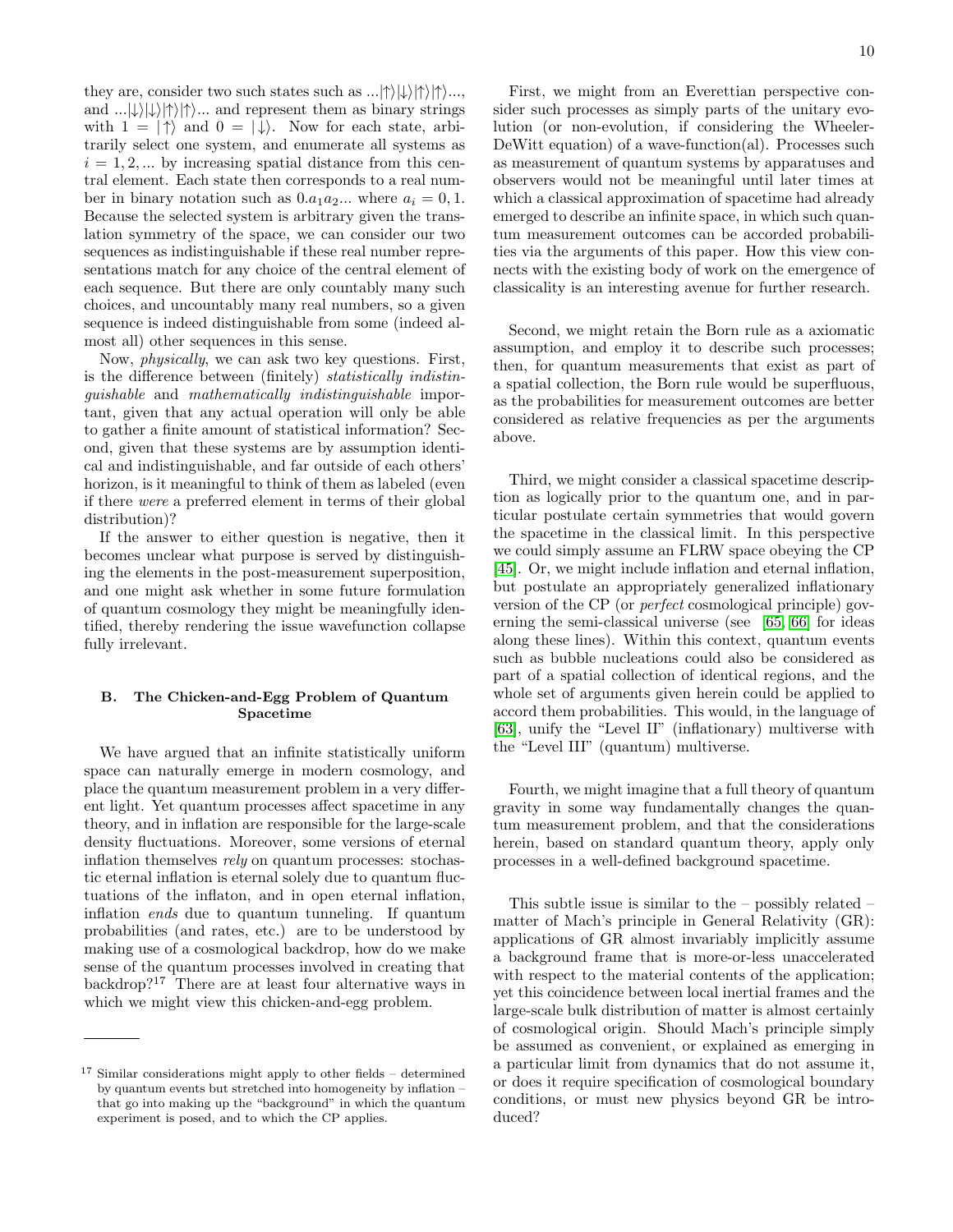### <span id="page-10-0"></span>VIII. CONCLUSIONS

Modern inflationary cosmology suggests that we exist inside an infinite statistically uniform space. If so, then any given finite system is replicated an infinite number of times throughout this space. This raises serious conceptual issues for a prototypical measurement of a quantum system by an observer, because the measurer cannot know which of the identical copies she is, and must therefore ascribe a probability to each one [\[35–](#page-15-28)[37,](#page-15-29) [40\]](#page-15-46). Moreover, as shown by Page [\[35\]](#page-15-28), this cannot be seamlessly done using the standard projection operator and Born rule formalism of quantum mechanics; rather, it implies that quantum probabilities must be augmented by probabilities based on relative frequencies, arising from a measure placed on the set of observers. We have addressed this issue head-on by suggesting that perhaps it is not observer-counting that should be avoided, but quantum probabilities that should emerge from the relative frequencies across the infinite set of observers that exist in our three-dimensional space.

To make this link between quantum measurement and cosmology, we have built on the classic work concerning frequencies of outcomes in repeated quantum measurements [\[38,](#page-15-30) [39,](#page-15-42) [41,](#page-15-43) [42\]](#page-15-31). Our goal has not been to add further mathematical rigor (see [\[67–](#page-16-13)[70\]](#page-16-14) for the current state-of-the- $art^{18}$ , but instead to develop these ideas in the new context of the physically real, spatial collection provided by cosmology. The argument shows that the product state of infinitely many existing copies of a quantum system can be rewritten as an infinite superposition of terms. Because each term has zero norm, these must be grouped in terms of what they predict. Projecting these states with a "confusion operator" shows that a grouping with total Hilbert space norm unity consists of terms all of which are functionally indistinguishable, and contain relative frequencies of measurement outcomes in precise accordance with the standard Born rule. The remaining states, which would yield different relative frequencies, have total Hilbert space norm zero.

Predictions of measurement outcomes probabilities in this situation are, then, provided entirely by relative frequencies; if conventional quantum probabilities enter at all, it is only to justify the neglect of the zero-norm portion of the global wavefunction. Because all terms in the unity-norm portion are indistinguishable, quantum interpretation must be done in a cosmological light. Any "collapse" of the wavefunction is essentially irrelevant, since collapse to any of the wavevectors corresponds to exactly the same outcome. In Everettian terms, the "many

<sup>18</sup> The core mathematical question is how to deal with the measurezero set of confused freak observers; but as emphasized in [\[71\]](#page-16-15), this issue is not unique to quantum mechanics, but occurs also in classical statistical mechanics and virtually other theory involving infinite ensembles.

worlds" are all the same; moreover, frequentist statistics emerge even for a single quantum measurement<sup>19</sup> (rather than a hypothetical infinite sequence of them). In this "cosmological interpretation" of quantum mechanics, then, quantum uncertainty ultimately derives from uncertainty as to which of many identical systems the observer actually is.

In conclusion, the quantum measurement issue is fraught with subtlety and beset by controversy; similarly, infinite and perhaps diverse cosmological spaces raise a host of perplexing questions and potential problems. We suggest here that perhaps combining these problems results not in a multiplication of the problems, but rather an elegant simplification in which quantum probabilities are unified with spatial observer frequencies, and the same infinite, homogeneous space that provides a real, physical collection also provides a natural measure with which to count. Further comprehensive development of this quantum-cosmological unification might raise further questions, but we hope that it may unravel further theoretical knots at the foundations of physics as well.

Acknowledgements: The authors are indebted and grateful to David Layzer for providing inspiration and copious insight, assistance, and feedback during the preparation of this paper. Andy Albrecht and Don Page provided very helpful comments. This work was supported by NASA grants NAG5-11099 and NNG 05G40G, NSF grants AST-0607597, AST-0708534, AST-0908848, PHY-0855425, and PHY-0757912, a "Foundational Questions in Physics and Cosmology" grant from the John Templeton Foundation, and fellowships from the David and Lucile Packard Foundation and the Research Corporation.

# <span id="page-10-1"></span>Appendix A: Infinite statistically uniform spaces from eternal inflation

In this appendix, we describe in greater detail how eternal inflation produces infinite spaces. Open inflation is perhaps the most well-studied case. The Coleman-DeLuccia instanton [\[72\]](#page-16-16) describes the spacetime and field configuration resulting from the nucleation of a single bubble where the inflaton field has lower energy. In single-field models, each constant-field surface is a space of constant negative curvature, so that the bubble interior can be precisely described as an open Friedmann universe [\[72\]](#page-16-16). Bubble collisions (which are inevitable) complicate this picture; see [\[73\]](#page-16-17) for a detailed review. In

<sup>19</sup> For example, the author ordering for this paper was determined by a single quantum measurement, and the order you yourself read is shared by exactly half of all otherwise-indistinguishable worlds spread throughout space.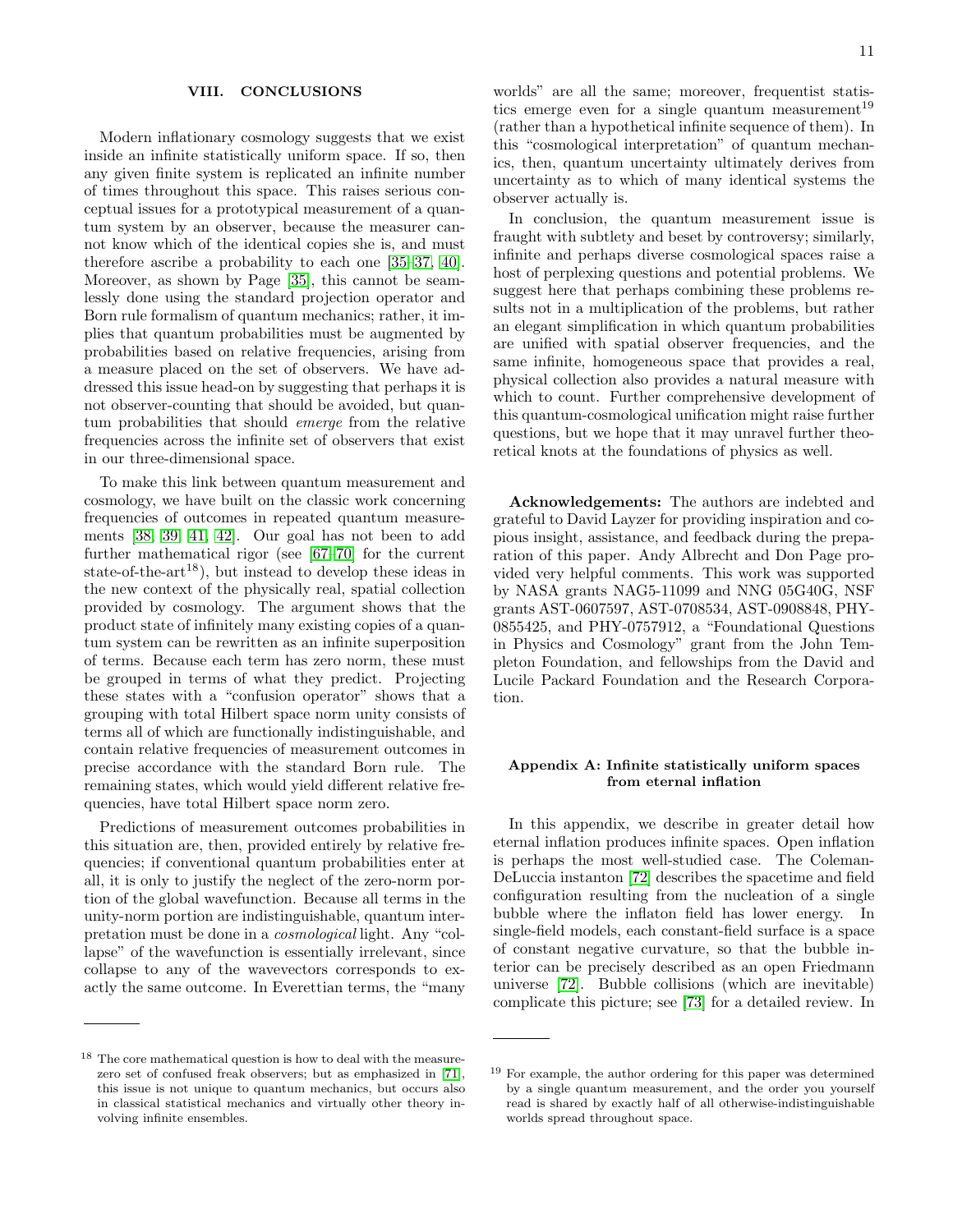no case, however, do collisions prevent the existence inside the bubble of an infinite, connected, spatial region<sup>20</sup>

In topological eternal inflation [\[74,](#page-16-18) [75\]](#page-16-19), a region of inflating spacetime is maintained by a topological obstruction such as a domain wall or monopole, where the field is at a local maximum of its potential. The causal structure of these models is fairly well-understood if a bit subtle (see, e.g., [\[74,](#page-16-18) [77\]](#page-16-20)), and also contains infinite spacelike surfaces after inflation has reheating surfaces.

The precise structure of post-inflation equal-field surfaces in stochastic eternal inflation is less well-defined, as the spacetimes cannot be reliably calculated with analytic or simple numerical calculations. However, they are expected to be infinite (e.g., [\[34,](#page-15-27) [78\]](#page-16-21)), with volume dominated by regions in which inflation has emerged naturally from slow roll [\[79\]](#page-16-22), and thus space is relatively flat and uniform.



<span id="page-11-0"></span>FIG. 2: Generic conformal structure of eternal inflation and post-inflationary reheating surface in open, topological, or stochastic eternal inflation. A region in which inflation is eternal (i.e. contains timelike worldlines that can extend to infinite proper time while remaining in the inflation region) is bounded by an infinite surface of field value  $\phi_s$  at which eternality fails. Between this value and  $\phi_e$  lie some number of e-folds of slow-roll inflation. This slow-roll inflation ends on a spacelike surface that represents a natural equal-time surface for the subsequent evolution including reheating, etc. This surface is spatially infinite, with spatial infinity denoted by  $i<sub>0</sub>$ . (The future infinities following the reheating surface are not depicted).

That infinite spacelike reheating surfaces are generic in eternal inflation is not surprising, as per the following heuristic argument. Roughly speaking, eternal inflation occurs when some obstruction prevents the inflaton field  $\phi$  from evolving away from some value  $\phi_0$  during a typical Hubble time, so that on average, the physical volume containing that field value increases. This implies that there are some (extremely rare) worldlines threading a horizon volume in which  $\phi \approx \phi_0$  forever. For such a model to be observationally viable, however, there must exist a route through field-space that crosses a value  $\phi_s$ at which slow-roll inflation begins, then a value  $\phi_e$  at which inflation ends and matter or radiation-domination begins.

This field evolution plays out in spacetime as well, connecting the eternally inflating spacetime region to the post-inflationary region, as sketched in Fig. [2](#page-11-0) for a single inflaton field. Whether eternal inflation is open, topological, or stochastic, this diagram must look essentially the same. The surface of constant field  $\phi_s$ , at which eternality fails, is by definition one for which very few worldlines cross back to field values near  $\phi_0$ ; this surface must therefore be spacelike nearly everywhere. Morever, slow-roll inflation to the future of this surface exponentially suppresses field gradients, so that surfaces of constant field quickly become uniformly spacelike<sup>21</sup> as the field approaches  $\phi_e$ .

Now, if we consider a spatial region with  $\phi = \phi_e$  (soon to evolve to the reheating surface), and follow the surface of constant field  $\phi = \phi_s$  in a direction toward the eternal region, we see three things. First, the  $\phi = \phi_e$  surface must be infinite, since the  $\phi = \phi_s$  surface, for example, is infinite, and further inflates into the constant field surfaces with  $\phi_s \leq \phi \leq \phi_e$ . Second, by the above argument the  $\phi = \phi_e$  surface is *spacelike*, so there is no obstacle to continuing the foliation in our original region as far as we like toward the eternal region. Third, since each point on our surface has roughly the same classical field history since  $\phi_s$  (variations due to the initial field velocity being bounded by the slow-roll condition, and curvature being stretched away), the  $\phi = \phi_e$  surface should be uniform up to variations induced by quantum fluctuations during the field's evolution.

Multi-field models are more complex, in that we might imagine many routes for the vector of field valued  $\vec{\phi}$  to take from a given (set of) 'eternal' field values  $\vec{\phi}_0$  to field values  $\vec{\phi}_e$  at which inflation ends. Yet it seems likely that in this case the prime difference would be for the  $\phi = \phi_s$  surface to be replaced by an infinite, spacelike surface  $\Sigma_s$  on on which eternality failes, and on which  $\vec{\phi}$  is inhomogeneous.<sup>22</sup> Yet for a given value  $\vec{\phi}_s$  of this vector on this surface, subsequent evolution would be

<sup>20</sup> This region could be delimited by, e.g. defining some criterion by which to identify regions affected by the collision, and excluding them. After this removal, the remaining region would have uniform properties (as would the statistics of the excisions; see below.)

 $21$  For a more precise specification of this point, see [\[76,](#page-16-23) [77\]](#page-16-20).

<sup>22</sup> This is precisely what happens in "Quasi-open" inflation [\[80\]](#page-16-24). There, the bubble interior cannot be foliated into constant-field equal-time surfaces. However, there is still an infinite space with infinitely many finite-sized regions in which the field is constant; a subset of these with the same field value could be taken as a statistically uniform (though potentially disconnected) space.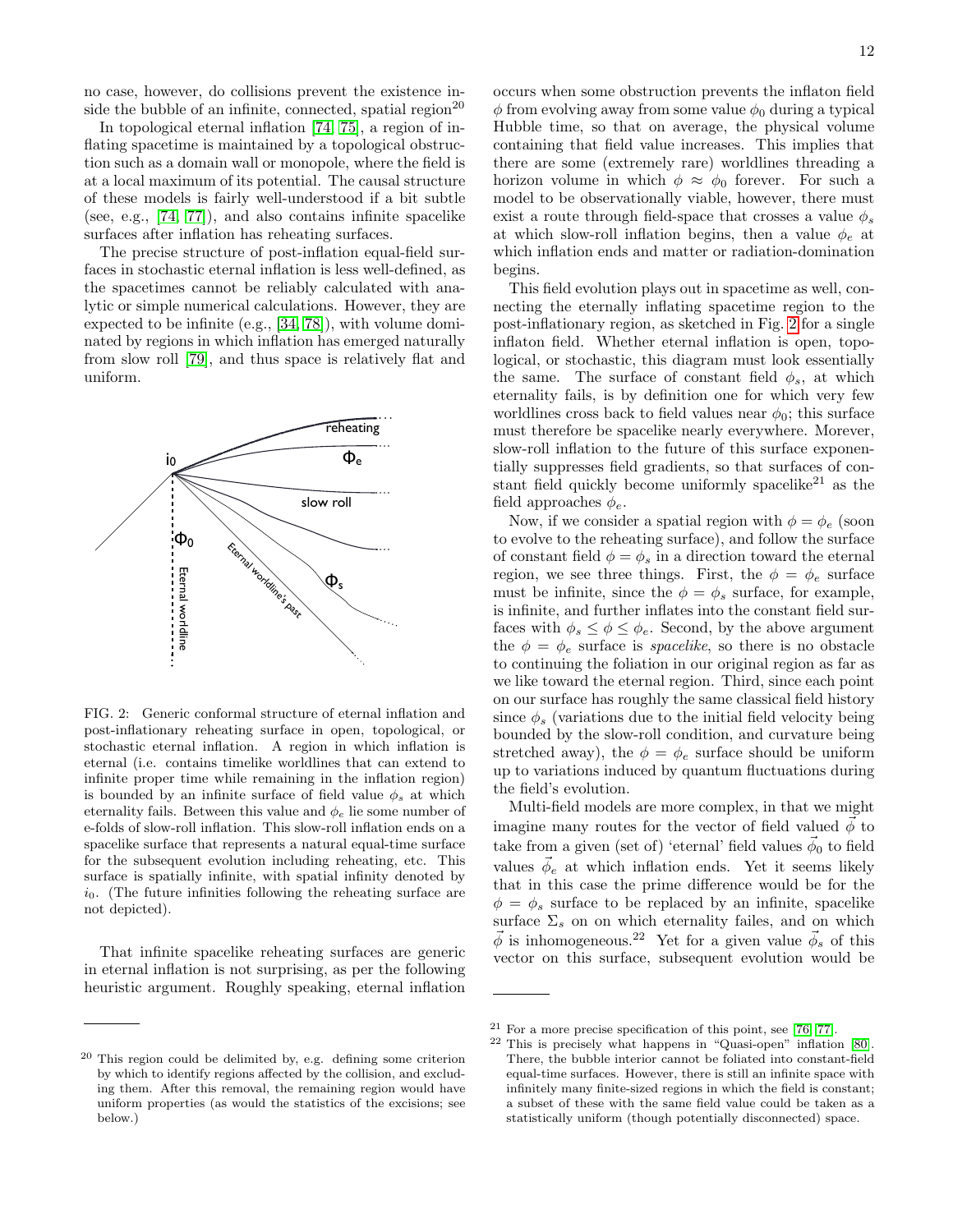classically similar, so the subset  $\Sigma_{\vec{\phi}_s}$  of  $\Sigma_s$  containing this same vector of field values would evolve to a set  $\sigma_{\vec{\phi}_s}$  of potentially disconnected regions<sup>23</sup> with uniform properties. Because  $\Sigma_s$  is infinite, but the fields on it can only take a finite range of values, determined randomly, it would seem that each  $\sigma_{\vec{\phi}_s}$  must be infinite in volume as in the single field case.

The sense in which the post-inflationary spaces produced by inflation are statistically uniform, in the sense described in Section [II C,](#page-3-1) is rather subtle, as illustrated by the case of "open" eternal inflation. In an open FLRW space created by a single bubble nucleation in a background false-vacuum space, as described by [\[72\]](#page-16-16), the properties of the space are precisely uniform; this is guaranteed by the de Sitter symmetries obeyed by the progenitor space, which correspond to translations on a spatial slice within the bubble (see [\[73\]](#page-16-17) and references therein for more detail.) However, a single isolated bubble is not realistic, and we must consider potential bubble collisions. For a given worldline inside a bubble, collisions come in two classes: "early" bubbles that enter the past of the worldline within its first Hubble time, and "late bubbles" that enter later. Early bubbles affect nearly all worldlines, and do not obey the CP: there is a distinguished position at which an observer sees the lowest rate of collisions. This defines a frame that breaks the de Sitter symmetry of the background space into the group of rotations and spacetime translations. However, there exists an infinite set of wordlines that see no early collisions, and are surrounded by an exponentially large region that is also unaffected. "Late" bubbles do obey the CP in terms of their probabilities, and can affect a fraction of volume that can be either large or exponentially small. In both early and late bubbles, a given type of collision may or may not significantly disrupt the dynamics of inflation within the region it affects, depending upon the details of the collision.

The bottom line is that there exists an infinite spacetime with statistically uniform properties up to some large scale, corresponding to the typical distance between areas affected by bubbles. On these larger scales, the properties of the bubble-collision regions themselves select a preferred position if "early" bubbles are included, but are homogeneous if only "late" bubbles are included. In any case, an infinite set of regions larger than our observable universe, with randomly chosen initial conditions draw from the same probability distribution, exists.

Is this by itself enough for the arguments of this paper to go through? In principle, the measure by which the observers in this collection are counted can affect relative frequencies of observer types. In simple cases, such as a pure FLRW universe as might arise in single bubble nucleation, the spatial rotation and translation symmetries pick out a preferred measure given by spatial volume. For more complicated spaces in which these symmetries are less clear, the measure can be quite important for certain questions. However, this is only really true if the measure depends in some way on the relevant information discriminating these types of observers. For questions of cosmological observations, this can easily be the case. In our case of a local laboratory measurement, it is hard to see how the measure can depend on the outcome of a Stern-Gerlach experiment, thus hard to see how the measure could enter the relative frequencies of observed outcomes in the collection.

# <span id="page-12-0"></span>Appendix B: Generalization to observations with more than two outcomes

In this section, we generalize the result that  $\|\widehat{\bigcirc}\|\psi\rangle\|^2\to$ 0 as  $N \to \infty$  from 2-state systems to systems with an arbitrary number of states  $m > 2$ . Instead of the two basis vectors  $|\downarrow\rangle$  and  $|\uparrow\rangle$ , we now suppose m orthogonal basis vectors labeled as  $|1\rangle, |2\rangle, \ldots, |m\rangle$ . Now consider a finite uniform space that is large enough to contain  $N$  identical copies of our system (which we will keep referring to as a "particle" for simplicity, even though our proof is valid for an arbitrary m-state system), each prepared in the state

$$
|\psi\rangle = \alpha_1 | 1\rangle + \alpha_2 | 2\rangle + \cdots + \alpha_m | m\rangle.
$$
 (B1)

Analogously with equation [\(1\)](#page-4-3), the state of this combined N-particle system is simply a tensor product with N terms, each of which involves a sum of N basis vectors. The frequency operator  $\widehat{F}$  from above is naturally generalized to an *m*-dimensional vector operator  $\mathbf{\hat{F}}$ , whose  $i^{\text{th}}$  component  $\hat{\mathbf{F}}_i$  measures the frequency of the outcome  $|i\rangle$ . In other words, equation [\(4\)](#page-5-4) is diagonal in the  $m<sup>N</sup>$ -dimensional basis spanned by products of N of our 1-particle states, and the eigenvalues of  $\mathbf{F}_i$  are the frequencies of  $|i\rangle$  in these basis vectors. For example, for  $N = 5$  and  $m = 5$ ,

<span id="page-12-1"></span>
$$
\widehat{\mathbf{F}}|3\rangle|1\rangle|4\rangle|1\rangle|5\rangle = \begin{pmatrix} 2/5\\0\\1/5\\1/5\\1/5 \end{pmatrix}|3\rangle|1\rangle|4\rangle|1\rangle|5\rangle. \quad (B2)
$$

Examining the norm of the state multiplied by  $(\hat{\mathbf{F}} - \mathbf{p})$ , where the m-dimensional vector **p** is defined by  $p_i \equiv$ 

<sup>23</sup> If the regions are disconnected, it becomes less obvious how to place a natural measure on the spatial volumes in them, but in some cases it may not make a significant difference. For example, if the spacetime can be foliated into surfaces of constant curvature, these will approximately coincide with the surfaces of constant field-value over an infinite domain sharing the same inflationary history, which could be taken as a statistically uniform space; but these slices would also provide a way to compute spatial volumes without ambiguity.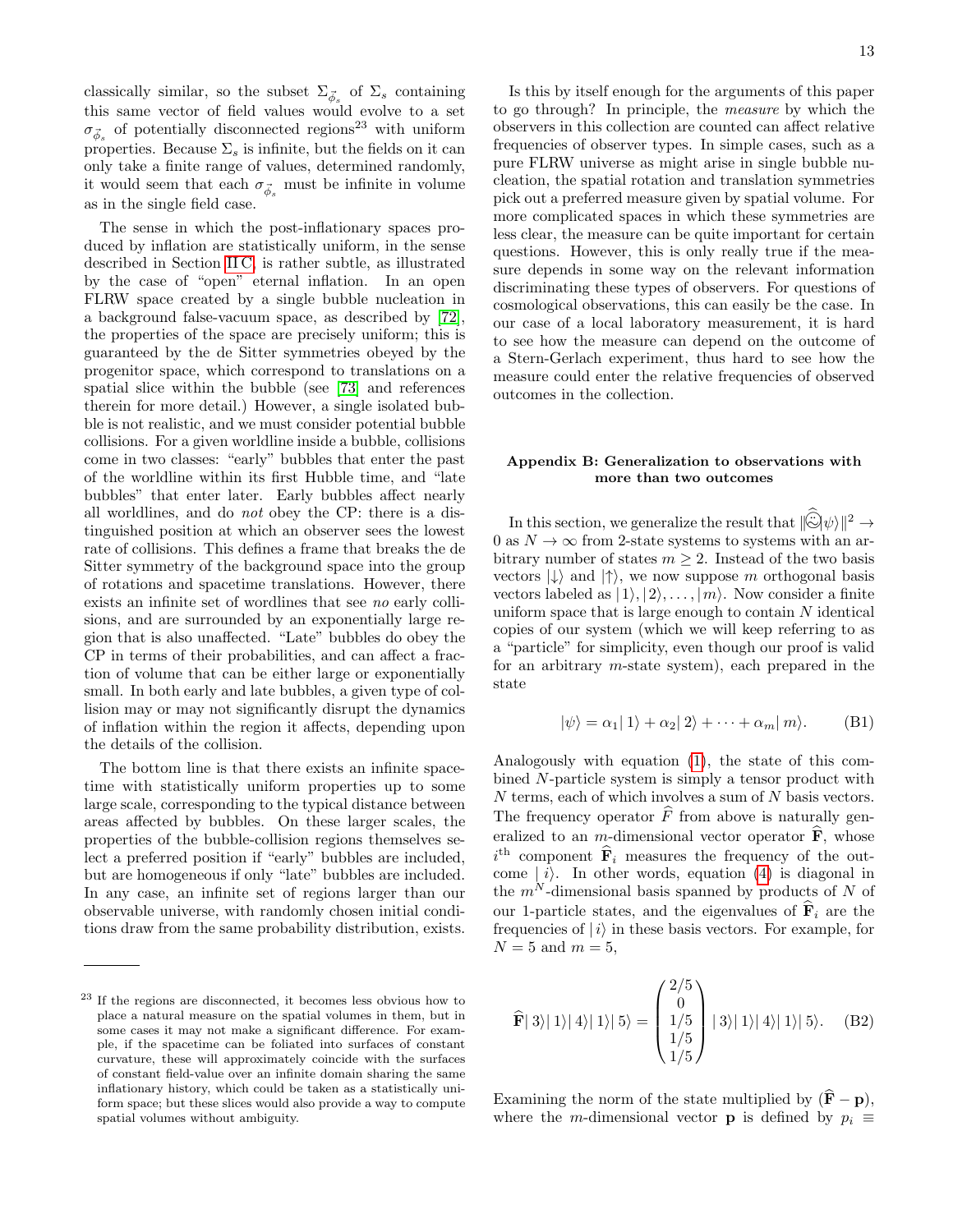$|\alpha_i|^2$ , equation [\(7\)](#page-5-1) now generalizes to

<span id="page-13-0"></span>
$$
\langle \psi | (\widehat{\mathbf{F}}_i - p_i) (\widehat{\mathbf{F}}_j - p_j)^t | \psi \rangle =
$$
  
= 
$$
\sum_{n_1...n_m} {N \choose n_1...n_m} p_1^{n_1} \cdots p_m^{n_m} (\frac{n_i}{N} - p_i) (\frac{n_j}{N} - p_j) =
$$
  
= 
$$
\mathbf{C}_{ij} = \frac{\mathbf{C}_{ij}^*}{N^2},
$$
 (B3)

where the sum on the second row is over all  $m$ -tuplets of natural numbers  $(n_1, ..., n_m)$  such that  $\sum_{i=1}^{m} n_i = N$ , and the parenthesis following the summation symbol denotes the multinomial coefficient  $N!/n_1!...n_m!$ . The  $m \times m$ matrix  $\mathbf{C}^*$  is given by

<span id="page-13-1"></span>
$$
\mathbf{C}_{ij}^* = \begin{cases} Np_i(1-p_i) & \text{if } i = j, \\ -Np_ip_j & \text{if } i \neq j. \end{cases}
$$
 (B4)

The terms  $\binom{N}{n_1...n_m} p_1^{n_1} \dots p_m^{n_m}$  in equation [\(B3\)](#page-13-0) are simply the familiar coefficients of a multinomial distribution that has mean vector  $N$ p. We recognize the last two lines of equation [\(B3\)](#page-13-0) as the definition of the covariance matrix  $\mathbb{C}^*$  of the multinomial distribution, and the proof of equation [\(B4\)](#page-13-1) is simply the well-known multinomial covariance derivation.

Since  $\mathbf{C} \equiv \mathbf{C}^*/N^2 \propto 1/N \to 0$  as  $N \to \infty$ , the multinomial distribution governing the spread in values of the frequency operator vector in Eq. [B3](#page-13-0) approaches an mdimensional δ-function centered on the vector p. In particular, the special case  $i = j$  implies that

$$
\|(\widehat{\mathbf{F}}_i - p_i)|\psi\rangle\|^2 = p_i(1 - p_i)/N \to 0,
$$
 (B5)

so that  $|\psi\rangle$  becomes an eigenvector of all of the components of  $\hat{\mathbf{F}}$  (again in the sense that the correction term has zero norm), with eigenvalues corresponding to the coefficients of the vector p, as shown in the seminal paper [\[39\]](#page-15-42).

Let us now consider the confusion operator  $\hat{\odot}$ . Since we are now considering not merely one frequency but  $m$ different frequencies  $p_i$ , we generalize our definition of ○b∼¨ to be the projection operator onto those basis vectors where the spin-up fraction differs by more than a small predetermined value  $\epsilon$  from the Born rule prediction  $p_i =$  $|\beta_i^2|$  for any  $i = 1, ..., m$ . It is therefore related to the frequency operator vector  $\hat{F}$  by

$$
\widehat{\widehat{\mathbb{Q}}} = \widehat{I} - \prod_{i=1}^{m} \theta \left( \epsilon - |\widehat{F}_i - p_i| \right), \tag{B6}
$$

where  $\theta$  again denotes the Heaviside step function and I is the identity operator.

To gain intuition about the confusion operator  $\hat{\otimes}$ , it is helpful to consider the  $m$ -dimensional generalization of Figure [1,](#page-6-1) the m-dimensional space of vectors  $f$  where the *i*<sup>th</sup> component  $f_i = n_i/N$  is the frequency of the outcome  $|i\rangle$ . In the basis where  $\widehat{\heartsuit}$  is diagonal (with basis vectors like the example  $|3\rangle|1\rangle|4\rangle|1\rangle|5\rangle$ , each basis vector maps to a unique point  $f$  in this space which is the vector of eigenvalues exemplified in equation  $(B2)$ , *i.e.*, a point with coordinates corresponding to the various frequencies  $f_i = n_i/N.$  In this space, the eigenvalues of  $\widehat{\bigotimes}$  equal 0 for eigenvectors falling inside an m-dimensional hypercube of side length  $2\epsilon$  centered at the point **p**, and otherwise equal 1. Analogously to equation [\(8\)](#page-5-3), we obtain

<span id="page-13-2"></span>
$$
\|\widehat{\odot}|\psi\rangle\|^2 = \langle\psi|\widehat{\odot}|\psi\rangle =
$$
\n
$$
= \sum_{n_1...n_m} {N \choose n_1...n_m} p_1^{n_1}...p_m^{n_m} \left[1 - \prod_{i=1}^m \theta\left(\epsilon - \left|\frac{n_i}{N} - p_i\right|\right)\right]
$$
\n
$$
= \sum_{\text{Outside cube}} {N \choose n_1...n_m} p_1^{n_1}...p_m^{n_m}.
$$
\n(B7)

The sum on the second row is again over all  $m$ -tuplets sets of natural numbers  $(n_1, ..., n_m)$  such that  $\sum_{i=1}^{m} n_i = N$ , and the sum on the last row is restricted to the subset lying outside of the above-mentioned hypercube where all frequencies are within  $\epsilon$  of the Born rule prediction.

Since the binomial distribution for the frequency vector **f** is known to approach a  $\delta$ -function  $\delta$ (**f** – **p**) as  $N \to \infty$ , it is obvious from equation [\(B7\)](#page-13-2) that  $\|\widehat{\mathbb{Q}}|\psi\rangle\|^2 \to 0$  in this limit. Just like for the 1-particle case, the convergence will be quite rapid (faster than polynomial) once the width of the multinomial distribution starts becoming significantly smaller than that of the surrounding hypercube. This is because by the central limit theorem, the multinominal distribution becomes well-approximated by a Gaussian in the  $N \to \infty$  limit, so we can approximate the sum in equation [\(B7\)](#page-13-2) by an integral over a multivariate Gaussian with mean p and covariance matrix  ${\bf C} = {\bf C}^* / N^2$ :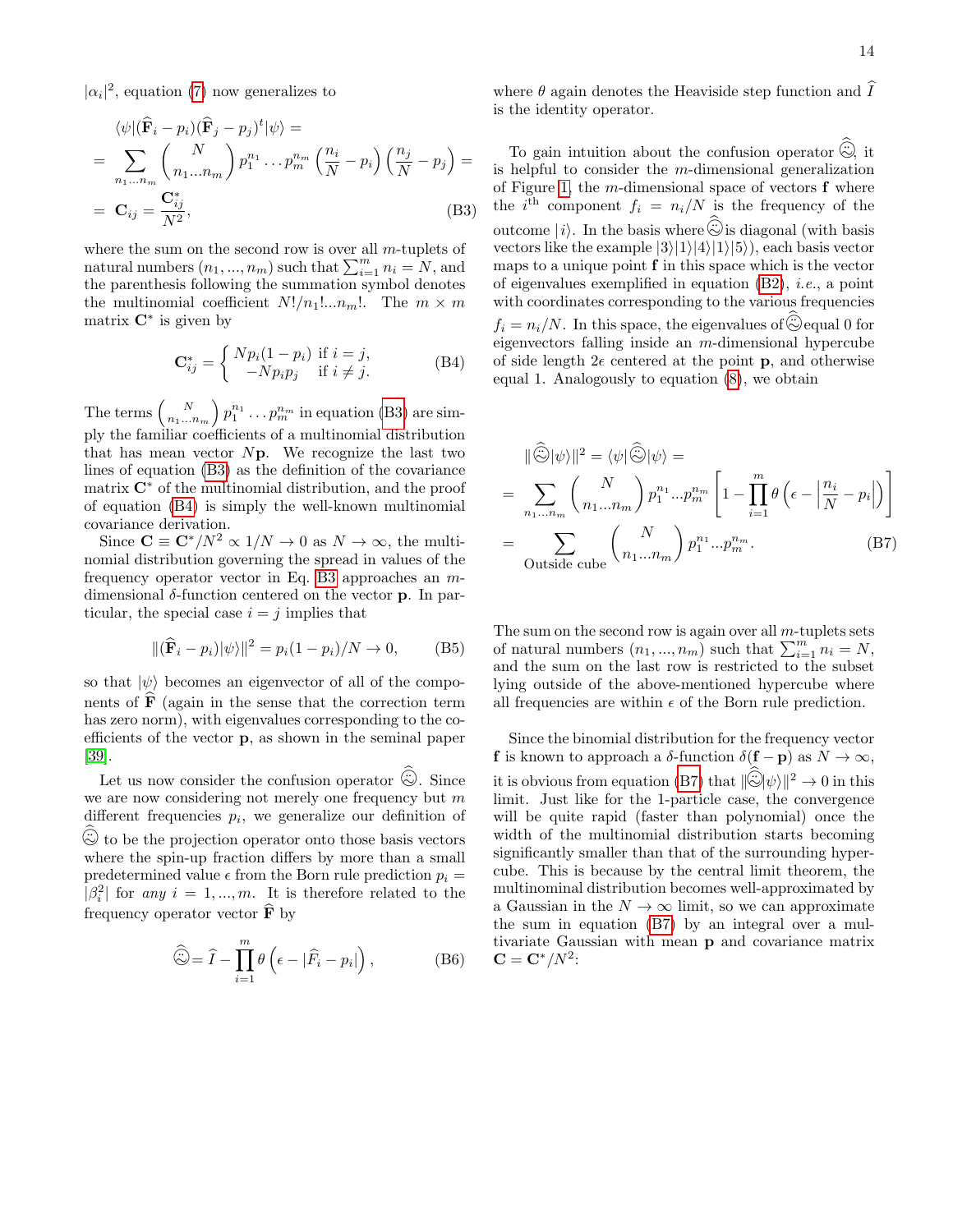$$
\|\widehat{\omega}|\psi\rangle\|^2 = \sum_{\text{Outside cube}} \binom{N}{n_1...n_m} p_1^{n_1}...p_m^{n_m} \approx \int_{\text{Outside cube}} \frac{1}{(2\pi)^{N/2} |\mathbf{C}|^{1/2}} e^{-\frac{1}{2} (\mathbf{f} - \mathbf{p})^t \mathbf{C}^{-1} (\mathbf{f} - \mathbf{p})} d^N f
$$
\n
$$
\leq \int_{\text{Outside cube}} \frac{1}{(2\pi)^{N/2} |\frac{1}{2N}|^{1/2}} e^{-\frac{1}{2} (\mathbf{f} - \mathbf{p})^t (\frac{1}{2N})^{-1} (\mathbf{f} - \mathbf{p})} d^N f = \int_{\text{Outside cube}} \frac{1}{(\pi/N)^{N/2}} e^{-N|\mathbf{f} - \mathbf{p}|^2} d^N f
$$
\n
$$
= 1 - \int_{\text{Inside cube}} \frac{1}{(\pi/N)^{N/2}} e^{-N|\mathbf{f} - \mathbf{p}|^2} d^N f = 1 - \int_{\text{Inside cube}} \frac{1}{(\pi/N)^{N/2}} \prod_{i=1}^N e^{-N(f_i - p_i)^2} d^N f
$$
\n
$$
= 1 - \text{erf}\left[\epsilon N^{1/2}\right]^N = 1 - \left(1 - \text{erfc}\left[\epsilon N^{1/2}\right]\right)^N
$$
\n
$$
\to \text{Nerfc}\left[\epsilon N^{1/2}\right] \to 0 \quad \text{as } N \to \infty. \tag{B8}
$$

On the second line, we used the readily proven fact that no eigenvalue of  $C$  can exceed  $1/2N$ , which means that if we replace the covariance matrix  $C$  by  $I/2N$  (where I is the identity matrix), then the multivariate Gaussian remains at least as wide in all directions, meaning that the fraction of its integral residing outside of the hypercube is at least as large.

### <span id="page-14-0"></span>Appendix C: Measurement by the collection of macroscopically indistinguishable apparatuses

In Section [V](#page-7-0) we treated the case in which every measuring apparatus was in an identical quantum state. Let us now generalize this to the arguably more relevant general case where the initial state of the apparatus is described by a density matrix. Specifically, we can write the density matrix of the apparatus in the "ready" state as

<span id="page-14-1"></span>
$$
\rho_a = \sum_i p_i |i_r\rangle\langle i_r|,\tag{C1}
$$

where i indexes the "ready" microstates  $|i_r\rangle$  of the apparatus that are macroscopically indistinguishable, and the coefficients  $p_i$  satisfy  $p_i \geq 0$  and  $\sum_i p_i = 1.^{24}$  (The coefficients  $p_i$  are commonly interpreted as the probability of finding the apparatus in states  $|i_{\uparrow}\rangle$ , but no such interpretation is needed for our argument below.) The initial density matrix for the combined system and apparatus is thus

<span id="page-14-2"></span>
$$
\rho = \sum_{i} p_i(\alpha|\uparrow\rangle + \beta|\downarrow\rangle)|i_r\rangle\langle i_r|(\alpha^*\langle\uparrow| + \beta^*\langle\downarrow|). \qquad (C2)
$$

With this notation, the unitary evolution during the measurement process given by equation [\(14\)](#page-7-2) takes the form

<span id="page-14-3"></span>
$$
(\alpha|\uparrow\rangle + \beta|\downarrow\rangle)|i_r\rangle \longrightarrow \alpha|\uparrow\rangle|i_{\uparrow}\rangle + \beta|\downarrow\rangle|i_{\downarrow}\rangle, \quad (C3)
$$

where  $|i_{\uparrow}\rangle$  and  $|i_{\downarrow}\rangle$  are the corresponding microstates of the apparatus in which it records an 'up' or 'down' measurement. We thus have two resulting classes of apparatus states  $\{|i_{\uparrow}\rangle\}$  and  $\{|i_{\downarrow}\rangle\}$ , where the states in each class are macroscopically indistinguishable, but where the two classes are macroscopically distinguishable (having a macroscopic pointer in different locations, say).

Let us now consider what happens to the product state of all the apparatuses and systems. The initial product state of equation [\(15\)](#page-7-3) generalizes to a tensor product of  $N$  density matrices that are all given by equation  $(C2)$ , so each of the N factors contains a sum over the local apparatus microstates  $i$ . If we expand this product of sums, then this total density matrix takes the form of a weighted average

<span id="page-14-5"></span>
$$
\rho = \sum_{i_1, ..., i_N} p_{i_1} ... p_{i_N} \rho_{i_1, ..., i_N},
$$
 (C4)

over all possible combinations of apparatus microstates. Here,  $i_1...i_N$  each run over the set of detector states,  $p_i$ are as before, and  $\rho_{i_1,\ldots,i_N}$  are pure-state density matrices of the form  $|\psi\rangle\langle\psi|$ , where  $|\psi\rangle$  is a product of the form

$$
|\psi\rangle = |\uparrow\rangle|17_r\rangle \otimes |\uparrow\rangle|4711_r\rangle \otimes |\downarrow\rangle|5_r\rangle \otimes |\uparrow\rangle|17_r\rangle \otimes |\downarrow\rangle|666_r\rangle...
$$
(C5)

(for example,  $|666<sub>r</sub>\rangle$ ) denotes the apparatus "ready" microstate  $|i_r\rangle$  with  $i = 666$ . Now, after the interaction between the system and apparatus described by equation [\(C3\)](#page-14-3), each of these pure-state density matrices evolves into a new  $\rho'_{i_1...i_N} = |\psi'\rangle\langle\psi'|$ , where  $|\psi'\rangle$  is a product of the form

<span id="page-14-4"></span>
$$
|\psi\rangle = |\uparrow\rangle|17_{\uparrow}\rangle \otimes |\uparrow\rangle|4711_{\uparrow}\rangle \otimes |\downarrow\rangle|5_{\downarrow}\rangle \otimes |\uparrow\rangle|17_{\uparrow}\rangle \otimes |\downarrow\rangle|666_{\downarrow}\rangle...
$$
(C6)

We see that the only difference between these pure states  $|\psi'\rangle$  and the ones we considered in equation [\(16\)](#page-7-4) above

<sup>&</sup>lt;sup>24</sup> The density matrix  $\rho_a$  can without loss of generality be written in the diagonal form of equation [\(C1\)](#page-14-1), because if it were not diagonal, then we could make it diagonal by defining new "ready" basis states that are the eigenvectors of  $\rho_a$ ; they form an orthogonal basis because  $\rho_a$  is Hermitean, and they behave like classical apparatus states because they are superpositions of classical apparatus states (the old basis states) that are macroscopically indistinguishable.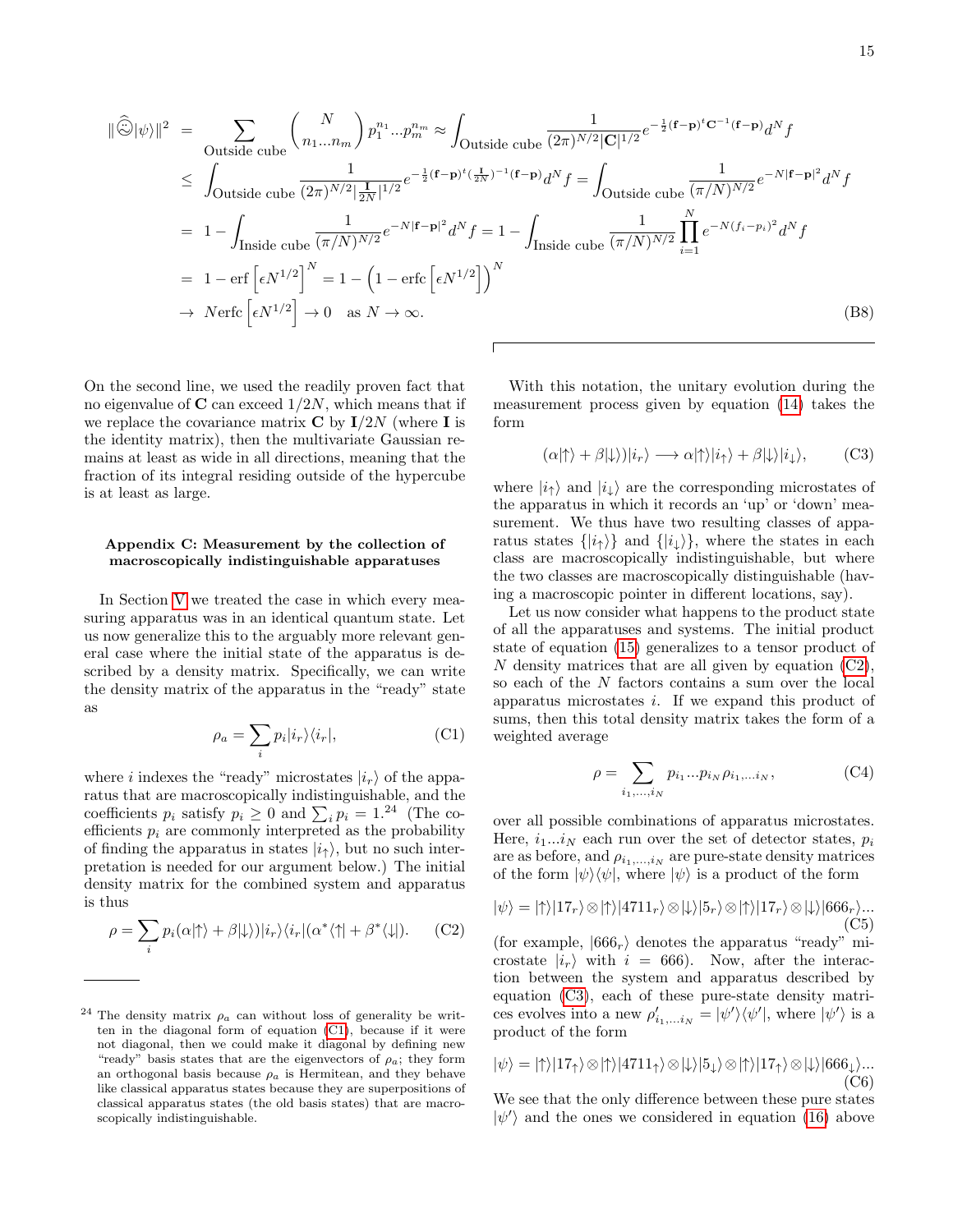is that the apparatus microstates now vary in a typically random-looking fashion (yet always in such a way that the an  $|\uparrow\rangle$  particle state goes with one of the apparatus microstates in the "up" class). Applying the exact same reasoning as Section [III](#page-4-0) and Section [IV](#page-6-0) to one of these pure states  $|\psi'\rangle$  when  $N \to \infty$ , our product state therefore becomes an infinite superposition of terms like equation [\(C6\)](#page-14-4), all of which (except for a set of total Hilbert space norm zero) have the relative frequencies  $|\alpha|^2$  and  $|\beta|^2$  for terms with apparatus states in the "up" and "down" classes, respectively. Since this result holds for each  $\rho'_{i_1,\dots,i_N}$ , it clearly applies to  $\rho$ : it describes an collection of apparatuses, a fraction  $|\alpha|^2$  of which mea-

- <span id="page-15-0"></span>[1] M. Jammer, The Philosophy of Quantum Mechanics: The Interpretations of Quantum Mechanics in Historical Perspective (New York: Wiley, 1974) & Sons.
- <span id="page-15-1"></span>[2] M. Born, Z.Phys., 37, 863 (1926)
- <span id="page-15-2"></span>[3] L. Ballantine, Quantum Mechanics: A Modern Development (Singapore: World, 1998) Scientific Publishing Company
- <span id="page-15-3"></span>[4] N. Bohr 1985, in Collected Works, ed. J. Kalchar (North-Holland: Amsterdam)
- <span id="page-15-4"></span>[5] W. Heisenberg 1989, in Collected Works, ed. W. Rechenberg (Springer: Berlin)
- <span id="page-15-5"></span>[6] P. A. Dirac, The Principles of Quantum Mechanics, 4th ed., revised (Oxford: Clarendon Press, 1967)
- [7] E. P. Wigner 1976, Princeton University Lecture Notes on Interpretation of Quantum Mechanics (unpublished).
- [8] J. A. Wheeler, and W. H. Zurek, *Quantum Theory* and Measurement (Princeton University Press: Princeton, 1983)
- <span id="page-15-6"></span>[9] K. Gottfried and Yan T, Quantum Mechanics: Fundamentals (Springer: Berlin, 2003)
- <span id="page-15-7"></span>[10] E. Madelung, Z.Phys., 40, 322 (1927)
- <span id="page-15-44"></span>[11] W. Hoeffding, Journal of the American Statistical Association, 58 (301), 1330 (1963)
- <span id="page-15-8"></span>[12] J. von Neumann., Die mathematischen Grundlagen der Quantenmechanik (Springer: Berlin., 1932)
- [13] F. London and E. Bauer 1939, in Quantum Theory and Measurement (1983), ed. J. A. Wheeler and W. H. Zurek (Princeton Univ. Press: Princeton)
- [14] E. P. Wigner, Symmetries and Reflections (Indiana University Press: Bloomington, 1967)
- <span id="page-15-9"></span>[15] H. P. Stapp, In Mind, Matter, and Quantum Mechanics (Springer: Berlin, 1993)
- <span id="page-15-10"></span>[16] D. Bohm, *Phys.Rev.*, **85**, 166 (1952)
- <span id="page-15-11"></span>[17] G. Birkhoff and J. von Neumann, Ann.Math., 37, 823 (1936)
- <span id="page-15-12"></span>[18] H. Everett, Rev. Mod. Phys, 29, 454 (1957)
- <span id="page-15-13"></span>[19] H. Everett 1957, in The Many-Worlds Interpretation of Quantum Mechanics, ed. B. S. DeWitt and N. Graham (Princeton: Princeton Univ. Press, available at [http://www.pbs.org/wgbh/nova/manyworlds/](http://www.pbs.org/wgbh/nova/manyworlds/pdf/dissertation.pdf) [pdf/dissertation.pdf](http://www.pbs.org/wgbh/nova/manyworlds/pdf/dissertation.pdf))
- <span id="page-15-14"></span>[20] E. Nelson, *Phys.Rev.*, **150**, 1079 (1966)
- <span id="page-15-15"></span>[21] H. D. Zeh, Found. Phys., 1, 69 (1970)
- <span id="page-15-16"></span>[22] D. N. Page,  $Int. J. Mod. Phys.$ ,  $D5, 583$  (1996)

sure "up" and a fraction  $|\beta|^2$  of which measure "down" (up to a part of zero Hilbert space norm as usual).

Note that this density matrix and the one described in Section [V](#page-7-0) have a different structure; but we can combine them if we also consider the interaction of our set of measuring devices with their local environments. In this case, if there are N particles, then after tracing out the environment, we have an overall density matrix that looks just like Equation [\(C4\)](#page-14-5), but in which each of the  $\rho_{i_1,\dots,i_N}$  is now a diagonal density matrix of just the type described in Section [V,](#page-7-0) except that each apparatus is labeled by its state  $i_k$ , and all such combinations are combined as a weighted sum to get the total density matrix.

- <span id="page-15-17"></span>[23] R. B. Griffiths, J.Stat.Phys., 36, 219 (1984)
- <span id="page-15-18"></span>[24] G. Ghirardi C, A. Rimini, and T. Weber, PRD, 34, 470 (1986)
- <span id="page-15-19"></span>[25] J. Cramer, Rev.Mod.Phys., 58, 647 (1986)
- <span id="page-15-20"></span>[26] B. van Fraassen 1972, in Paradigms and Paradoxes: The Philosophical Challenge of the Quantum Domain, ed. R. Colodny (Univ. Pittsburgh Press: Pittsburgh)
- <span id="page-15-21"></span>[27] W. H. Zurek, [arXiv:0707.2832](http://arxiv.org/abs/0707.2832) (1987)
- <span id="page-15-22"></span>[28] C. Rovelli, *Int. J. of Theor. Phys.*, **35**, 1637 (1996)
- <span id="page-15-23"></span>[29] R. Gambimi and J. Pullin, [arXiv:0903.1859](http://arxiv.org/abs/0903.1859) (2009)
- <span id="page-15-24"></span>[30] D. Bohm, Quantum Theory, 1950 (1989 Dover edition), Ch. 22
- <span id="page-15-25"></span>[31] W. H. Zurek, Nature, 5, 181 (2009)
- <span id="page-15-45"></span>[32] E. Joos and H. D. Zeh, Z. Phys. B, 59, 223 (1985)
- <span id="page-15-26"></span>[33] M. Schlosshauer, Decoherence and the Quantum-To-Classical Transition (Springer: Berlin, 2007)
- <span id="page-15-27"></span>[34] J. Garriga and A. Vilenkin, *Phys. Rev. D.* **64**, 043511. (2001b)
- <span id="page-15-28"></span>[35] D. N. Page, *JCAP*, **0907**, 008 (2009)
- [36] D. N. Page, [arXiv:0907.4152](http://arxiv.org/abs/0907.4152) (2009)
- <span id="page-15-29"></span>[37] D. N. Page, [arXiv:1003.2419](http://arxiv.org/abs/1003.2419) (2010)
- <span id="page-15-30"></span>[38] D. Finkelstein, *Trans.N.Y.Acad.Sci*, **25**, 621 (1963)
- <span id="page-15-42"></span>[39] J. Hartle,  $Am.J.Phys.$ , **36**, 704 (1968)
- <span id="page-15-46"></span>[40] J. Hartle, and M. Srednicki, PRD, 81, 123524 (2010)
- <span id="page-15-43"></span>[41] E. Farhi, J. Goldstone, and S. Gutmann, Ann.Phys., 192, 368 (1989)
- <span id="page-15-31"></span>[42] S. Gutmann, *PRA*, **52**, 3560 (1995)
- <span id="page-15-32"></span>[43] D. Layzer, *Cosmogenesis* (Oxford University Press:, 1990)
- <span id="page-15-35"></span>[44] D. Layzer 1971, "Cosmogonic Processes in Astrophysics and General Relativity", in Brandeis Summer School Lectures 1968, ed. M. Chretien, S. Deser, and J. Goldstein
- <span id="page-15-33"></span>[45] D. Layzer, (2010) [arXiv:1008.1229](http://arxiv.org/abs/1008.1229)
- <span id="page-15-34"></span>[46] J. Knobe, K. D. Olum, A. Vilenkin, British Journal for the Philosophy of Science, 57, 47 (2006)
- <span id="page-15-36"></span>[47] A. Guth, *PRD*, **23**, 347 (1981)
- <span id="page-15-37"></span>[48] A. Linde, *Lect.Notes Phys.*, **738**, 1 (2008)
- [49] A. Guth, *J. Phys. A*, **40**, 6811 (2007)
- <span id="page-15-38"></span>[50] A. Aguirre, [arXiv:0705.0164](http://arxiv.org/abs/0705.0164) (2008)
- <span id="page-15-39"></span>[51] A. Linde, *Physica Scripta*, **40**, (2005)
- <span id="page-15-40"></span>[52] E. J. Copeland, A. R. Liddle, D. H. Lyth,E. D. Stewart, and D. Wands, PRD, 49, 6410 (1994)
- <span id="page-15-41"></span>[53] E. Komatsu et al., [arXiv:1001.4538](http://arxiv.org/abs/1001.4538) (2010)